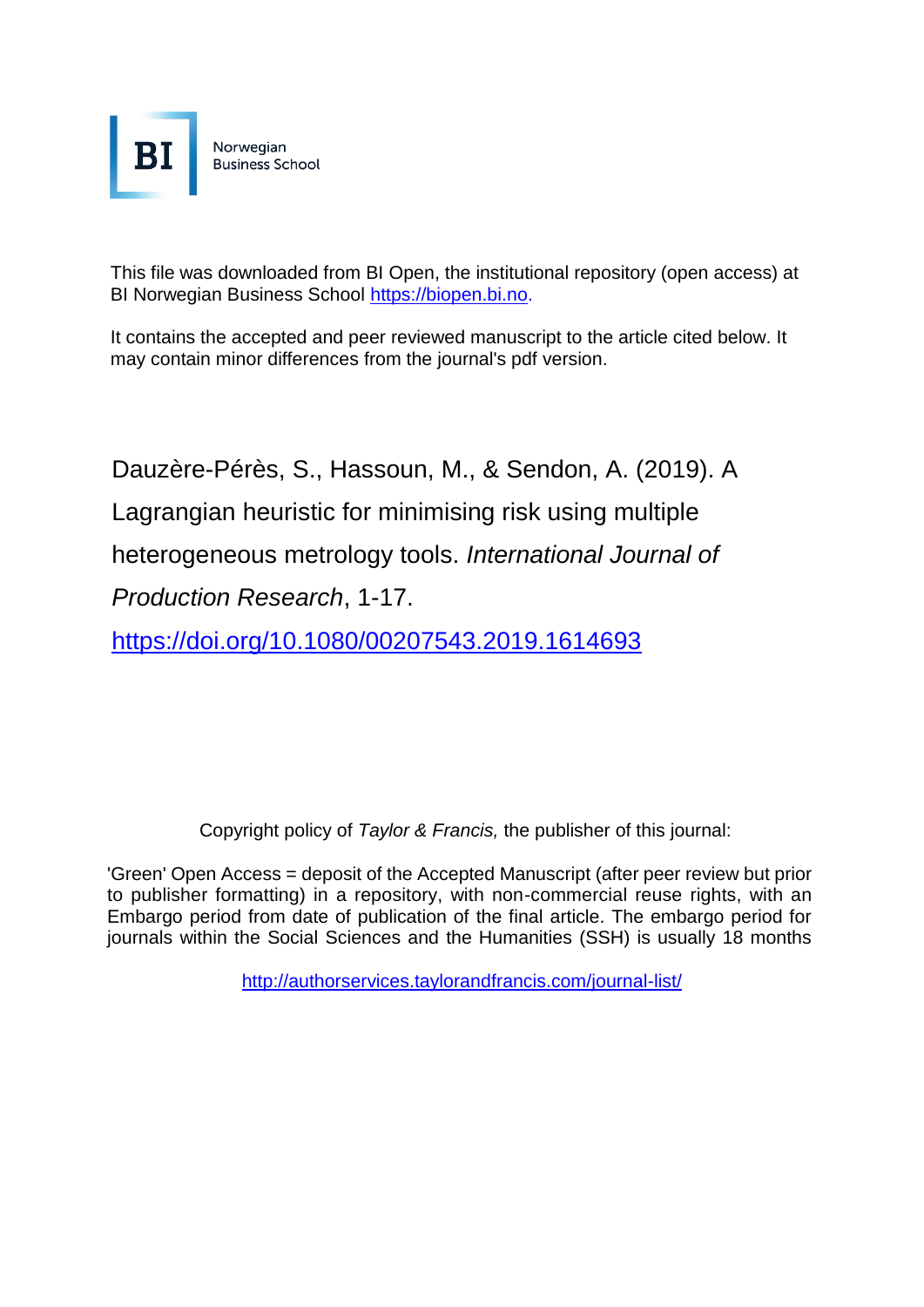To appear in the International Journal of Production Research Vol. 00, No. 00, 00 Month 20XX, 1–24

# A Lagrangian Heuristic for Minimizing Risk Using Multiple Heterogeneous Metrology Tools

Stéphane Dauzère-Pérès<sup>1,2</sup> Michael Hassoun<sup>3∗</sup> Alejandro Sendon<sup>1</sup>

<sup>1</sup>Department of Manufacturing Sciences and Logistics, CMP Ecole des Mines de Saint-Etienne CNRS UMR 6158, LIMOS Gardanne, France E-mail: dauzere-peres@emse.fr, alejandro.sendon@emse.fr

<sup>2</sup>Department of Accounting, Auditing and Business Analytics BI Norwegian Business School Oslo, Norway

<sup>3</sup>Department of Industrial Engineering and Management Ariel University Ariel, 40700 Israel E-mail: michaelh@ariel.ac.il

(Received 4 July 2018; Accepted 07 April 2019; Published online 21 May 2019)

Motivated by the high investment and operational metrology cost, and subsequently the limited metrology capacity, in modern semiconductor manufacturing facilities, we model and solve the problem of optimally assigning the capacity of several imperfect metrology tools to minimize the risk in terms of expected product loss on heterogeneous production machines. In this paper, metrology tools can differ in terms of reliability and speed. The resulting problem can be reduced to a variant of the Generalized Assignment Problem (GAP), the Multiple Choice, Multiple Knapsack Problem (MCMKP). A Lagrangian heuristic, including multiple feasibility heuristics, is proposed to solve the problem that are tested on randomly generated instances.

Keywords: Semiconductor Manufacturing, Metrology, Integer Linear Programming, Lagrangian Heuristic, Multilevel Generalized Assignment Problem, Multiple Choice Multiple Knapsack Problem

#### 1. Introduction

For more than four decades, Lithography machines, bearing the highest price tag of all, have been the traditional bottlenecks in semiconductor fabrication plants (fabs). Metrology tools were relatively cheap, small, and drew very little attention. Any critical congestion at one of the numerous in-line quality control steps would be solved by the acquisition of an additional tool. This is no longer the case since metrology tool prices have skyrocketed. As

<sup>\*</sup> Corresponding author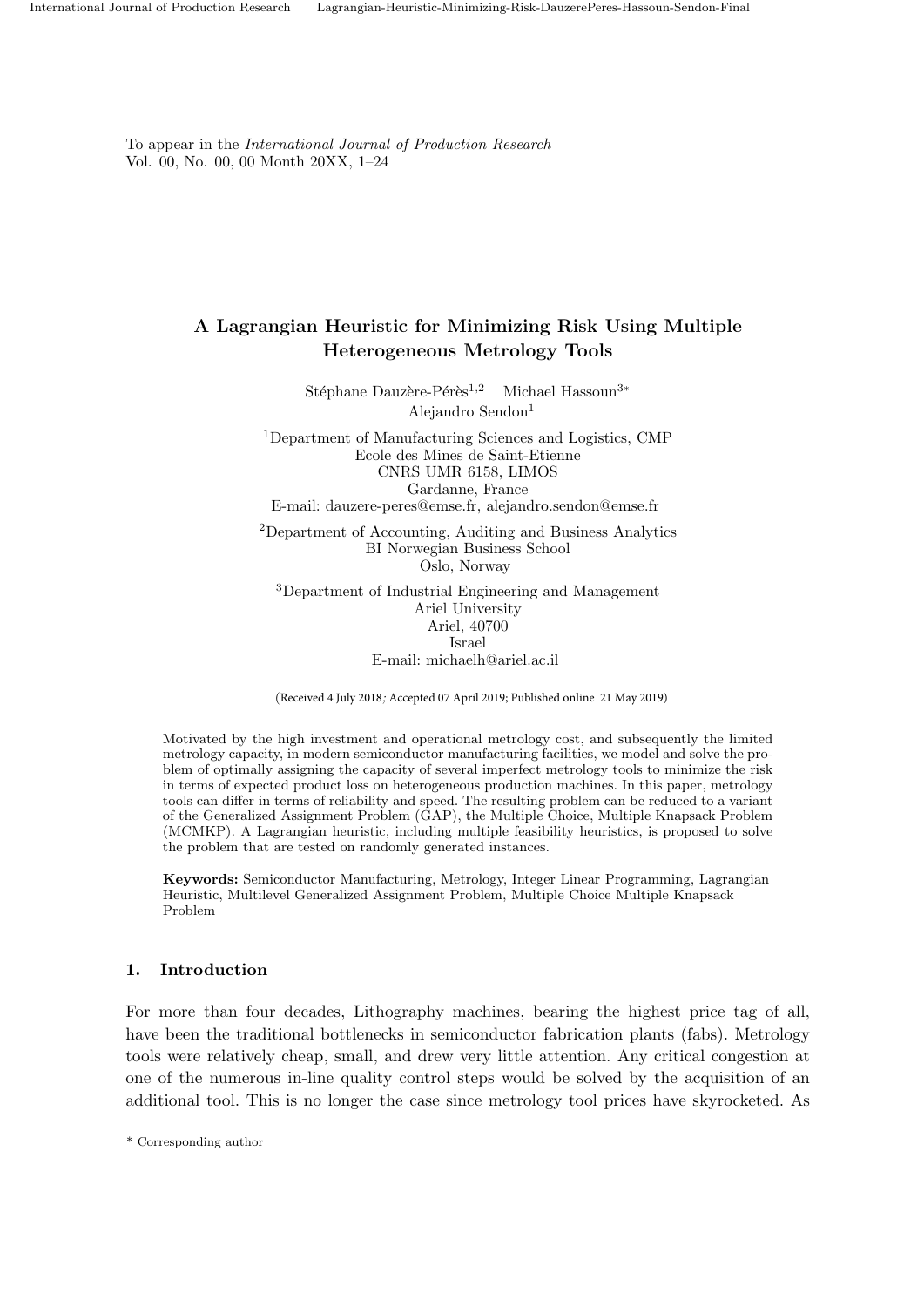a result, the level of monitoring wished by quality engineers is often no longer practicable. Tightening the control of one production machine often means reducing the control level on another. By working in tandem with a variety of production machines in the line, the congestion of metrology tools has a special effect on the line. Many aspects of the metrology policy in semiconductor manufacturing plants (fabs) have been studied both by practitioners and researchers (Colledani and Tolio (2011), Bettayeb et al. (2012), Gilenson, Hassoun, and Yedidsion (2015), Nduhura-Munga et al. (2012), Nduhura-Munga et al. (2013), Lee et al.  $(2003)$ , Dauzere-Péres et al.  $(2010)$ , Rodriguez-Verjan et al.  $(2013)$ , Shanoun et al.  $(2011)$ )

In a former publication (Dauzère-Pérès, Hassoun, and Sendon  $(2016a)$ ), we proposed an approach to optimize the sampling periods of several production machines competing for the capacity of a unique and perfectly reliable metrology tool. We characterized the production machines by their failure propensity, their throughput rate, and their consumption of the metrology capacity. We formulated the resulting problem as an optimization problem where the objective is to minimize the risk in terms of expected product loss happening between the machine failure and its detection, subject to the constraint of metrology capacity, the decision variable being the sampling period applied to each production machine. The problem was reformulated as a Multiple Choice Knapsack Problem (MCKP), for which we proposed and analyzed several heuristics based on the work of Sinha and Zoltners (1979) and Pisinger  $(1995)$ . Later, in Dauzère-Pérès, Hassoun, and Sendon  $(2016b)$ , we generalized the problem by considering multiple identical and reliable metrology tools. In this case, decision variables include both the assignment of production machines to metrology tools and the sampling periods of production machines. Heuristics were proposed and validated through computational experiments.

To better fit the industrial reality, this previous research is extended in two ways in this paper. First, more often than not, the inspection is not perfectly reliable since it usually samples only part of the surface of the selected wafers. Second, the same metrology operation can usually be performed on metrology tools that differ from one another in terms of inspection rates, reliability, or even qualification (i.e. the ability to perform a given metrology operation). Hence, in Section 2, we formalize several extensions prompted by multiple heterogeneous and unreliable metrology tools and propose an Integer Linear Program (ILP). Then, in Section 3, the Lagrangian Dual Problem (LDP) obtained by relaxing the capacity constraints in (ILP) is derived. Although the set of feasible solutions of (LDP) satisfies the integrality property, a Lagrangian heuristic based on subgradient search is proposed to solve the problem. This heuristic relies on seven feasibility heuristics that are also presented in Section 3. Computational experiments on the instances of Dauzère-Pérès, Hassoun, and Sendon (2016b) for the case with identical metrology tools, and new instances for the most general case are discussed in Section 4. Finally, some conclusions and perspectives are provided in Section 5, where the use of the Lagrangian heuristic in a Decision Support System is discussed.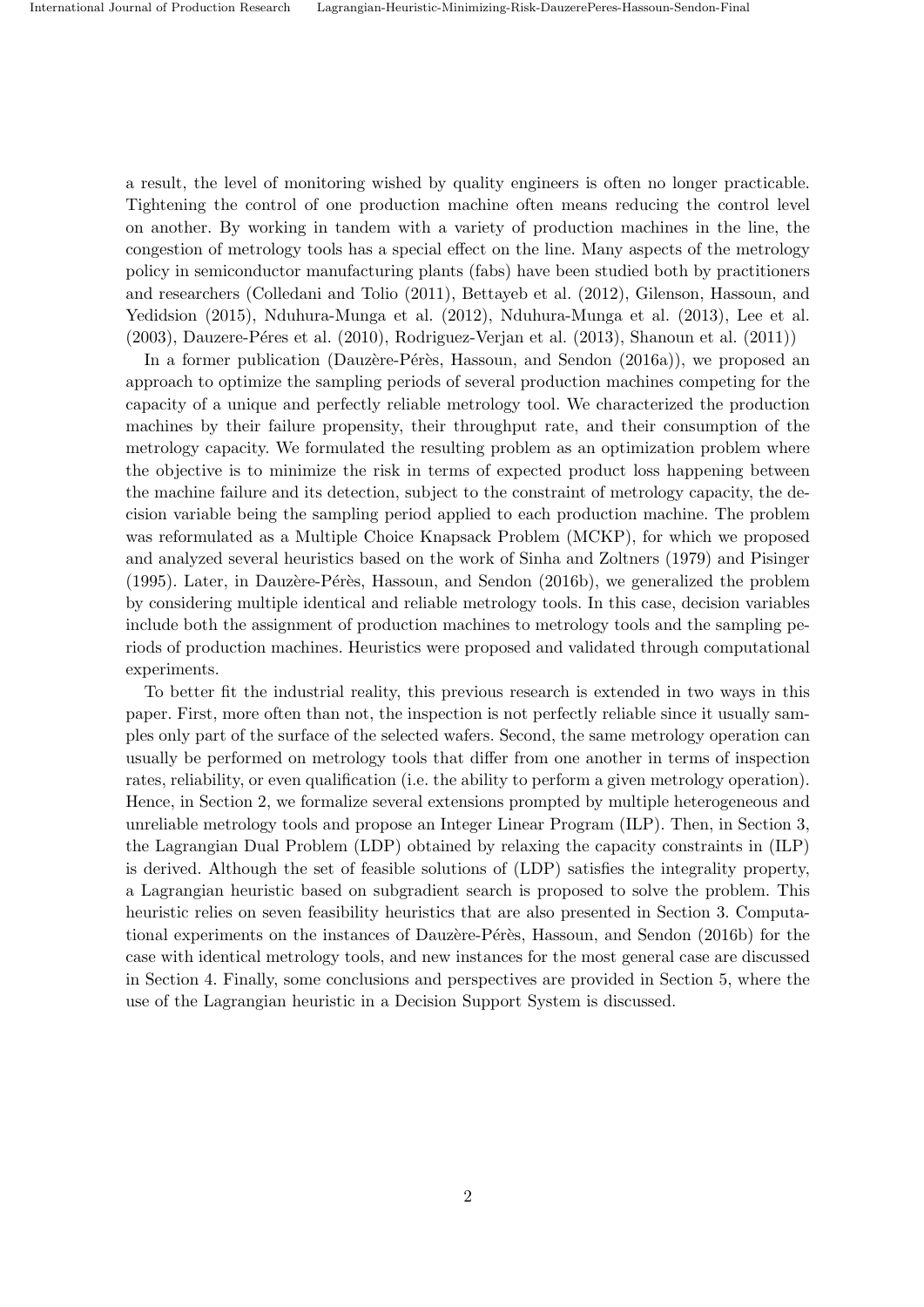### 2. Problem modeling

#### 2.1 Problem description

Several metrology tools  $t = 1, \ldots, T$  inspect the products (wafers) of production machines  $r = 1, \ldots, R$ . Production machines are modeled as Bernoulli experiments, and differentiated by their probability of failure  $p_r$ . Let us denote by  $TP_r$  the throughput rate of production machine r, and by  $SP<sub>r</sub>$  the sampling period, i.e. the number of production cycles on machine  $r$  between two consecutive inspections. For each production machine  $r$ , a certain proportion of the inspection effort is assigned to a given metrology tool  $t$ . Differently than in Dauzère-Pérès, Hassoun, and Sendon (2016b), metrology tools are considered to be not identical and not reliable. Hence, let  $TM_r^t$  be the throughput rate of metrology tool t when inspecting products processed on machine  $r$ . Also, inspection is imperfect and returns with probability  $\alpha_r^t$  a false negative, i.e. the results of metrology tool t are good while machine r does not work properly. Note that imperfect inspection may also yield a false positive, i.e. the product inspection returns an out-of-control answer although machine r works properly. However, it is customary to immediately confirm (or deny) any positive control on a product by immediately performing an advanced inspection, often on other metrology tools (two-stage quality control). This advanced inspection is usually highly reliable. Thus, although regular inspection can potentially return a false positive, this does not trigger any additional products to be scrapped or reworked. Therefore false positives have no impact on the objective function. We further assume that false positives have no significant impact on the consumption of the metrology capacity itself, either because the advanced inspection is performed on different metrology tools, or because false positive occurrences are rare enough as to allow neglecting the additional consumed metrology time.

The decision variables are the sampling periods  $SP_r$ ,  $r = 1, \ldots, R$ , and the inspection effort sharing of production machines on metrology tools. We assume that one and only one metrology tool  $t$  is assigned to the inspection of the totality of the production of machine r. Setting these variables determine both the risk in terms of expected throughput of bad products from production machine  $r$ , and its share in the consumption of the capacity of metrology tools. Let us denote by  $g_r^t(SP)$  this consumption when metrology tool t is assigned to the inspection of products from machine r for a given sampling period  $SP$ :

$$
g_r^t (SP) = \frac{TP_r}{SP \cdot TM_r^t} \tag{1}
$$

We assume a maximum value  $SP^{max}$  over which the quality control is unacceptable. Following a decision to inspect products from production machine  $r$  with sampling period  $SP$  and to direct wafers to metrology tool  $t$ , wafers are reworked or scrapped at a certain expected rate  $WL_r^t(SP)$ , which are detailed in the following section. This expected rate measures the risk in our problem. A reasonable assumption is that the production of a machine in good condition is perfect, while the production of a defective machine is fully reworked or scrapped. This classical worst-case assumption can be relaxed in our approach by assuming that only a given percentage of the production is reworked or scrapped. There is no difference between the value of products on the different machines. As a consequence, we strive to minimize the expected overall production rate of defective products.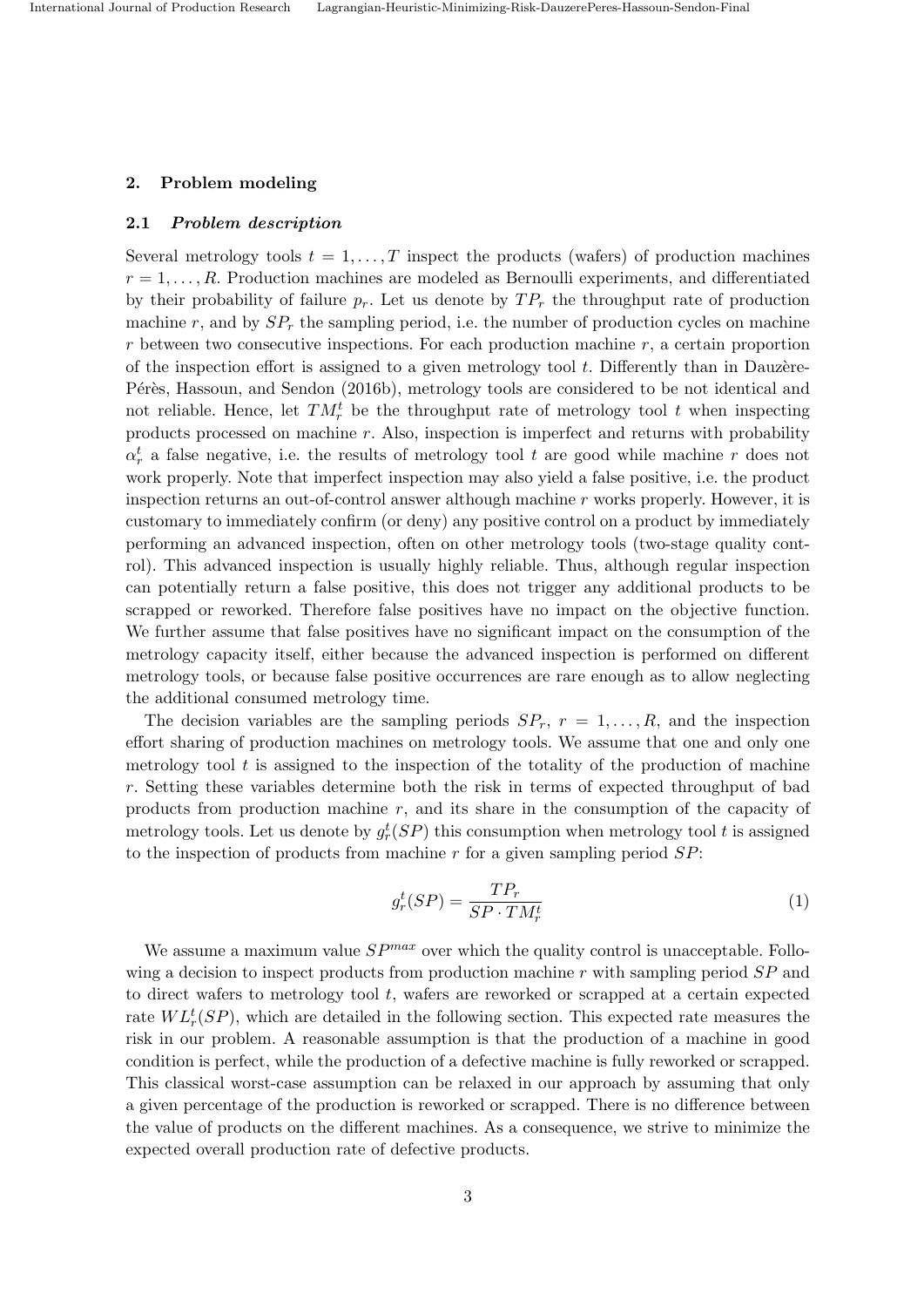### 2.2 Objective function

Let j denote the number of inspections on metrology tool t of products from machine  $r$ until a reliable inspection takes place. We have  $j = 1$  with probability  $(1 - \alpha_r^t)$ ,  $j = 2$  with probability  $\alpha_r^t(1-\alpha_r^t)$ , etc. A sampling cycle on production machine r is a series of  $j \cdot SF$ Bernoulli experiments, each of which corresponds to the production of a product. Therefore, if a failure occurs in the first production cycle, all the following  $j \cdot SP$  products (the number of products produced until the next reliable inspection takes place) are reworked or scrapped. Similarly, if a failure occurs in the second production cycle,  $j \cdot SP - 1$  products will be reworked or scrapped, and so on. A failure occurring in the last production cycle before the next reliable inspection will yield only one bad product. The expected number of bad products from  $r$  with sampling period  $SP$  until the first reliable inspection, denoted  $WLC_r^t$  (for Wafer Loss Count), is therefore given by:

$$
WLC_r(SP, j) = jSPp_r + (jSP - 1)(1 - p_r)p_r + \dots + 1(1 - p_r)^{jSP - 1}p_r
$$

$$
= p_r \sum_{i=0}^{jSP-1} (jSP - i)(1 - p_r)^i
$$

which, when considering the probability of an inspection to be reliable, allows the total expected Wafer Loss for machine r to be computed:

$$
WL_r^t (SP) = (1 - \alpha_r^t) W LC_r (SP, 1) + \alpha_r^t (1 - \alpha_r^t) W LC_r (SP, 2) + (\alpha_r^t)^2 (1 - \alpha_r^t) W LC_r (SP, 3) + \dots
$$

$$
+(\alpha_r^t)^{j-1}(1-\alpha_r^t)WLC_r(SP,j)+\ldots=(1-\alpha_r^t)\sum_{j=1}^{\infty}(\alpha_r^t)^{j-1}WLC_r(SP,j)
$$

$$
= (1 - \alpha_r^t) p_r \sum_{j=1}^{\infty} \left[ (\alpha_r^t)^{j-1} \sum_{i=0}^{jSP-1} (jSP - i)(1 - p_r)^i \right]
$$
 (2)

Because of the new parameter  $\alpha_r^t$ , the analysis and the expression above are more complex than the ones in Dauzère-Pérès, Hassoun, and Sendon (2016b) and Dauzère-Pérès, Hassoun, and Sendon (2016a).

## 2.3 Integer Linear Programming (ILP) model

For each machine r,  $SP<sub>r</sub>$  must be chosen in the set of all possible sampling periods  $\{1,\ldots, SP_{max}\}.$  Let us define the binary variable  $w_r^{s,t} \in \{0,1\}$ , where  $w_r^{s,t} = 1$  if production machine r is assigned to metrology tool t with a sampling period of s, and  $w_r^{s,t} = 0$  otherwise.

Hence, as in Dauzère-Pérès, Hassoun, and Sendon (2016a) but with parameters  $WL_r^t(s)$ and  $g_r^t(s)$  that are metrology tool dependent, our problem can be formulated as the Integer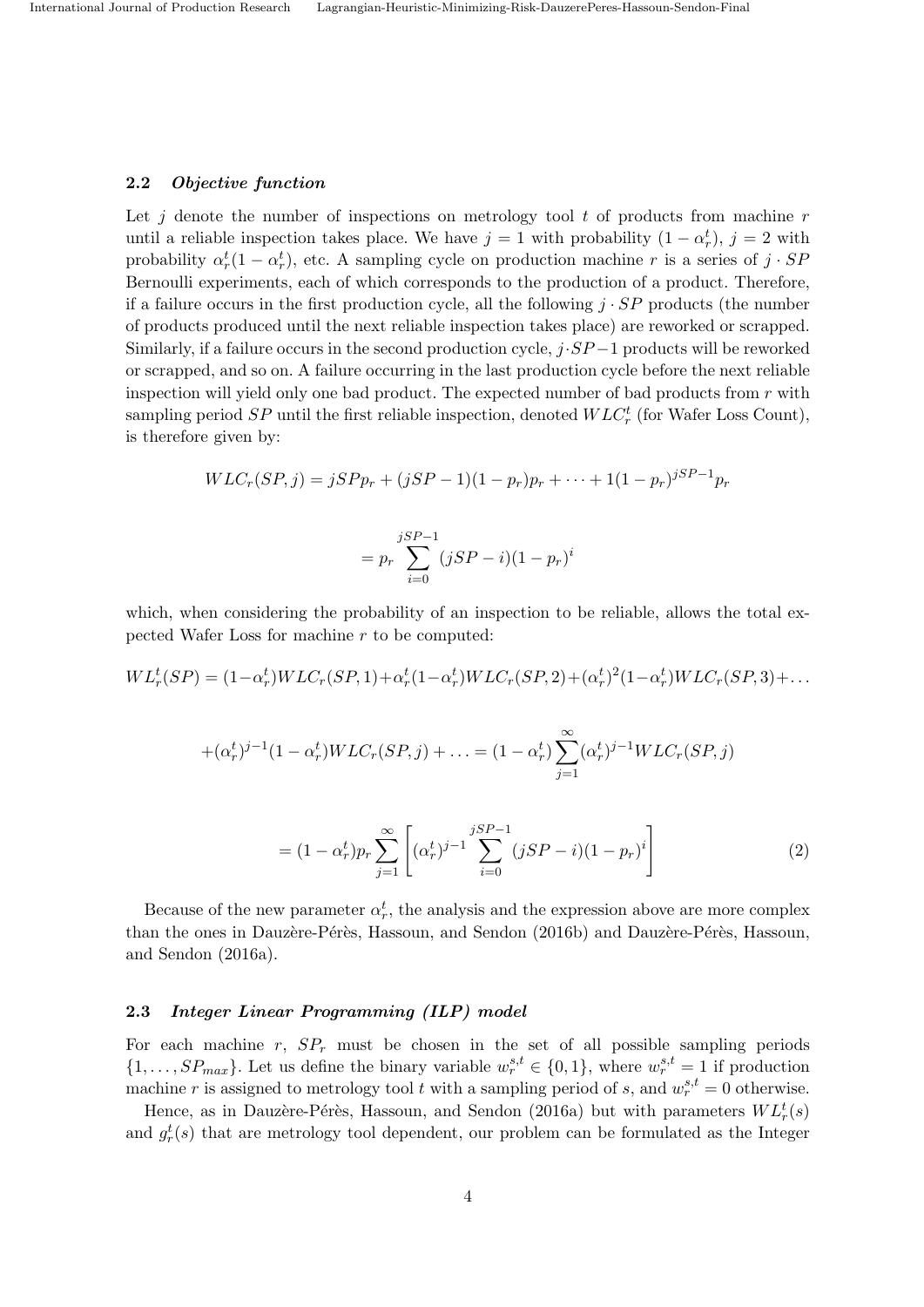Linear Program below, denoted by (ILP):

$$
\min \sum_{t=1}^{T} \sum_{r=1}^{R} \sum_{s=1}^{S P^{max}} WL_r^t(s) w_r^{s,t}
$$
\n(3)

$$
. t.
$$

s.t.

$$
\sum_{r=1}^{R} \sum_{s=1}^{S P^{max}} g_r^t(s) w_r^{s,t} \le 1, \quad t = 1, \dots, T
$$
\n(4)

$$
\sum_{t=1}^{T} \sum_{s=1}^{SP^{max}} w_r^{s,t} = 1, \qquad r = 1, \dots, R
$$
\n(5)

$$
t=1, s=1w_r^{s,t} \in \{0,1\}, \qquad r=1,\ldots,R; \ t=1,\ldots,T; \ s=1,\ldots,SP^{max} \qquad (6)
$$

Constraint (4) ensures that the metrology capacity is satisfied, and Constraint (5) that one and only one sampling period and one and only one metrology tool is chosen for each production machine.

Defined as such, (ILP) corresponds to a Multilevel Generalized Assignment Problem (see Ceselli and Righini (2006) or Park, Lim, and Lee (1998)). A special instance of this problem occurs when the metrology tools are all identical, i.e. when both  $\alpha_r^t$  and  $TM_r^t$  are independent of t. In this case, neither the objective function nor the constraints are dependent of the metrology tool, and the problem is in fact a Multiple Choice Multiple Knapsack Problem (MCMKP) (Dauzère-Pérès, Hassoun, and Sendon (2016b)). If, in addition, we replace condition (6) by  $w_r^{s,t} \in [0,1]$ , the problem reduces to a Multiple Choice Knapsack Problem with capacity  $T$ , which is discussed in Dauzère-Pérès, Hassoun, and Sendon (2016a).

### 3. Problem resolution

In this section, we introduce a Lagrangian Relaxation Heuristic, denoted by LRH, because it was important for us to have an efficient approach independent of a standard solver (1) to avoid the cost of the license of a commercial standard solver and (2) to ensure the robustness of computational times in relation to the problem complexity or size. We first derive and analyze the Lagrangian Dual Problem, denoted by (LDP), resulting from relaxing the capacity constraints in (ILP). Although the optimal objective function of (LDP) can be obtained by solving the linear relaxation of (ILP) and because we want to determine an upper bound for  $(ILP)$ , the Lagrangian Relaxation Heuristic LRH is proposed. This heuristic exploits seven construction heuristics to build feasible solutions from the usually unfeasible solution of the relaxed problem.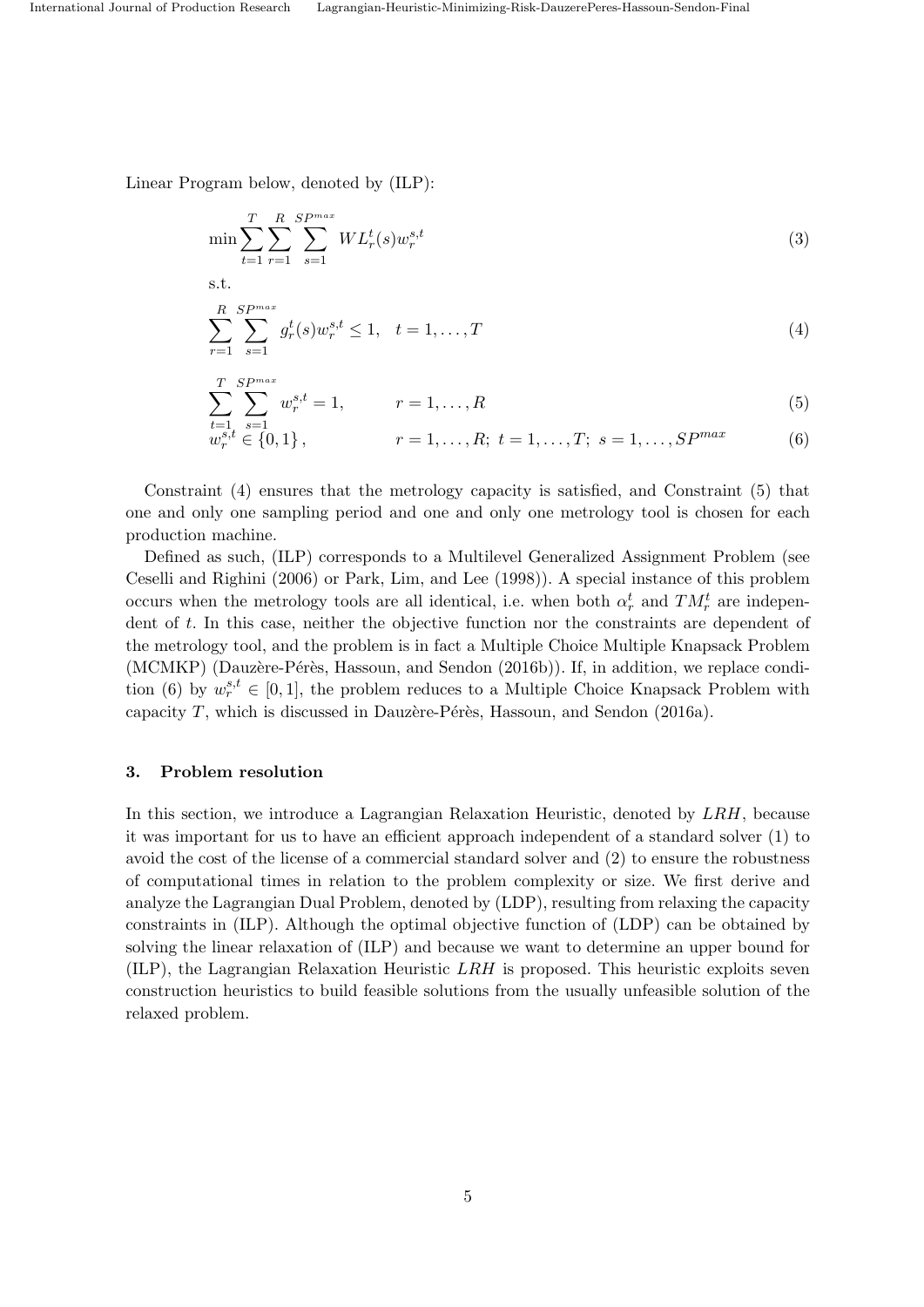### 3.1 General scheme

The Lagrangian Dual Problem (LDP) is defined as follows, where  $\lambda_t$  are the Lagrangian multipliers associated to relaxing Constraints (4) (capacity constraints) in (ILP):

$$
\max_{\lambda_t \geq 0; \ t=1,\dots,T} \min \sum_{t=1}^T \sum_{r=1}^R \sum_{s=1}^{S P^{max}} (WL_r^t(s) + g_r^t(s)\lambda_t) w_r^{s,t} - \sum_{t=1}^T \lambda_t
$$
\n
$$
\sum_{t=1}^T \sum_{s=1}^{S P^{max}} w_r^{s,t} = 1, \ r = 1,\dots,R
$$
\n
$$
w_r^{s,t} \in \{0,1\}, \ r = 1,\dots,R; \ t = 1,\dots,T; \ s = 1,\dots,SP^{max} \quad (6)
$$

For given Lagrangian multipliers  $\lambda_t$ ,  $t = 1, \ldots, T$ , the Lagrangian Relaxed Problem  $(LRP(\lambda_t))$  is relatively easy to solve. It is possible to independently solve a sub-problem for each process machine r by selecting the metrology tool  $t^*, t^* = 1, \ldots, T$ , and the sampling period  $s^*$ ,  $s^* = 1, \ldots, SP^{max}$ , such that  $(WL_r^{t^*}(s^*) + g_r^{t^*}(s^*)\lambda_{t^*})$  is the smallest, i.e.  $(W L_r^{t*}(s^*) + g_r^{t*}(s^*) \lambda_{t^*}) = \min_{t=1,\dots,T; s=1,\dots,SP^{max}} (WL_r^t(s) + g_r^t(s) \lambda_t)$ . Then,  $w_r^{s^*,t^*} = 1$ , and  $w_r^{s,t} = 0$  for  $t = 1, ..., T$  and  $s = 1, ..., SP^{max}$  such that both  $t \neq t^*$  and  $s \neq s^*$ .

Because  $(LRP(\lambda_t))$  is actually a simple assignment problem, the set of its solutions satisfies the integrality property for any values of  $\lambda_t$ ,  $t = 1, \ldots, T$ , i.e.  $(LRP(\lambda_t))$  can always be solved by solving its linear relaxation. In this case, as shown in (Parker and Rardin 1988) and (Guignard 2003), the optimal objective function of (LDP), which is a lower bound of (ILP), is actually equal to the linear relaxation of (ILP), i.e. when Constraints (6) are replaced by  $w_r^{s,t} \in [0,1]$ . However, since we mainly want to solve (ILP), i.e. to find upper bounds, we propose to use a subgradient search algorithm to determine both an optimal solution for (LDP) and an upper bound for (ILP), as shown in (Fisher 1981). This approach, known as Lagrangian Relaxation Heuristic, has been successfully applied to many problems such as general assignment problems (e.g. (Jörnsten and Näsberg 1986)), facility locations problems (e.g. (Klincewicz and Luss 1986)), lot-sizing problems (e.g. (Trigeiro, Thomas, and McClain 1989)) and scheduling problems (e.g. (Dauzère-Pérès and Sevaux 2003)).

The idea behind a Lagrangian Relaxation Heuristic is that, at each iteration of the subgradient search in which the Lagrangian multipliers are updated to converge towards the Lagrangian dual, one or more feasible solutions are also determined using the current values of the Lagrangian multipliers. The general scheme of our Lagrangian Relaxation Heuristic (see e.g. Parker and Rardin  $(1988)$ , denoted LRH in this paper, is presented in Algorithm 1, where seven feasibility heuristics described in Section 3.2 are used in Step 4. In the remainder of this paper, let us denote by  $LRH(H_i)$  the lagrangian relaxation heuristic in which only feasibility heuristic  $H_i$  is used in Step 4 of LRH.

After some extensive calibration, the following characteristics for LRH have been used in all the numerical experiments of Section 4. In Step 1,  $\alpha$  is initialized to 400 and, in Step 7,  $\alpha$ is multiplied by 0.9 ( $\alpha := 0.9 \cdot \alpha$ ) if  $LB^k < LB^{k-1}$ , i.e. if the lower bound has not improved from iteration  $k-1$  to iteration k, otherwise  $\alpha$  does not change. In Step 5, each Lagrangian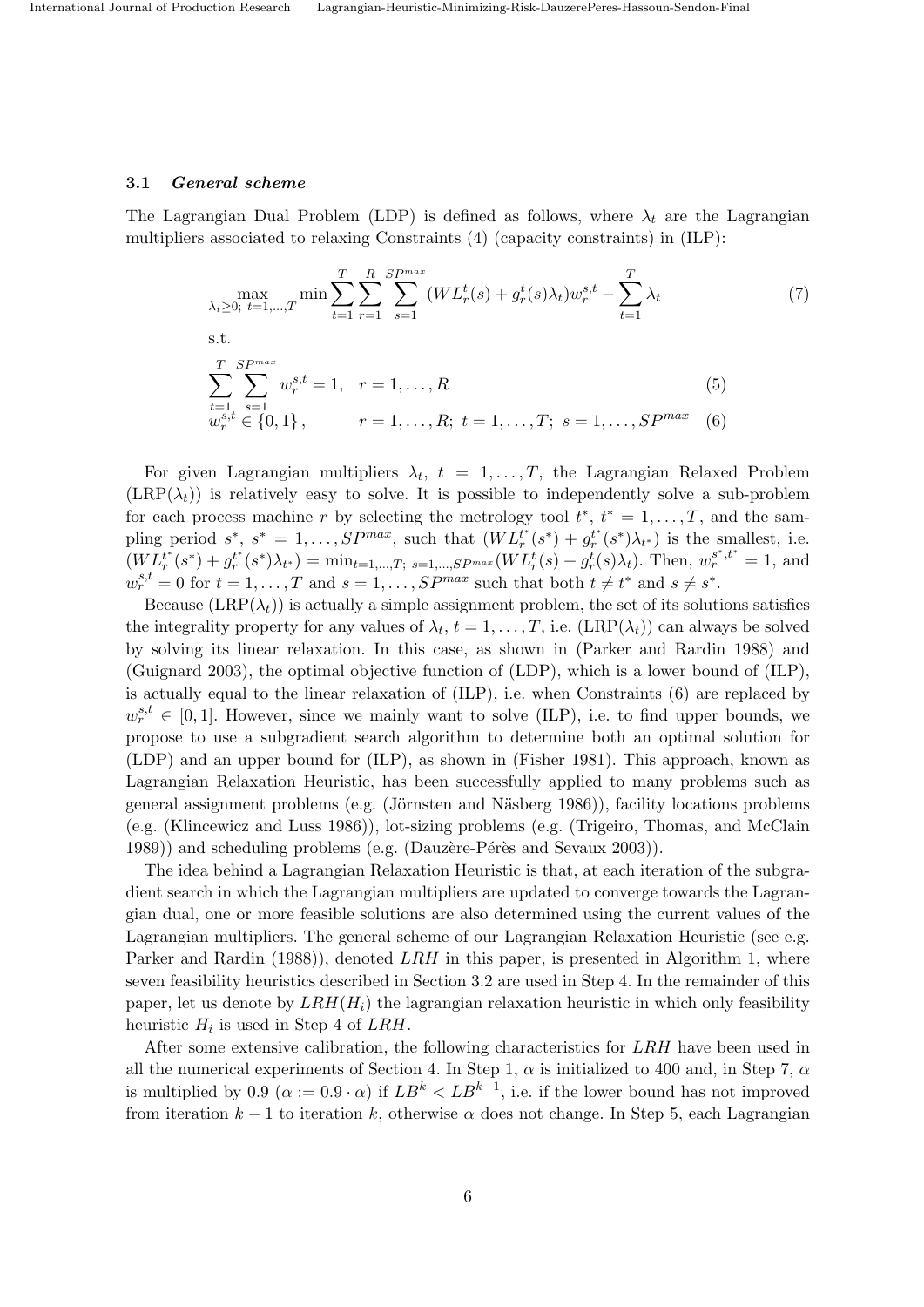|  | Algorithm 1 Lagrangian Relaxation Heuristic $(LRH)$ |  |  |  |  |  |  |
|--|-----------------------------------------------------|--|--|--|--|--|--|
|--|-----------------------------------------------------|--|--|--|--|--|--|

- 1: Step 1: Initialization.
- 2: a. Initialize all multipliers to 0, i.e.  $\lambda_t = 0, t = 1, \ldots, T$ .
- 3: b. Set iteration number  $k = 1$ .
- 4: c. Initialize step length  $\alpha$ .
- 5: d. Initialize lower bound  $LB = -\infty$ .
- 6: e. Initialize upper bound  $UB = +\infty$ .
- 7: Step 2: Solving the relaxed problem. Solve Lagrangian relaxed problem  $(LRP(\lambda_t))$ for current values of multipliers  $\lambda_t$  and calculate current lower bound  $LB^k$ .
- 8: Step 3: Incumbent saving. If  $LB < LB^k$ , then  $LB := LB^k$ .
- 9: Step 4: **Feasibility heuristics.** Use the values of  $w_r^{s,t}$  obtained in Step 2 to find feasible solutions using the feasibility heuristics proposed in Section 3.2, and keep the best upper bound  $UB^k$ . If  $UB > UB^k$ , then  $UB := UB^k$ .
- 10: Step 5: **Updating multipliers.** Lagrangian multipliers  $\lambda_t$ ,  $t = 1, \ldots, T$ , are updated using the subgradient optimization method.
- 11: Step 6: Stopping conditions. If any stopping condition is met, then stop.
- 12: Step 7: Update step length. Update  $\alpha$ .
- 13: Step 8: Increment k and go to Step 2.

multiplier  $\lambda_t$  is updated using the following formula:

$$
\lambda_t := \max \left( 0, \lambda_t + \alpha \frac{\sum_{r=1}^R \sum_{s=1}^{SP^{max}} g_r^t(s) w_r^{s,t} - 1}{\sqrt{\sum_{t'=1}^T \left( \sum_{r=1}^R \sum_{s=1}^{SP^{max}} g_r^{t'}(s) w_r^{s,t'} - 1 \right)^2}} \right).
$$

The stopping criteria are (1) the maximum number of iterations which is set to 200 and (2) the minimum step size which is set to 0.1% of  $\sum_{t=1}^{T} \lambda_t$ , the sum of the Lagrangian multipliers. The latter means that LRH is stopped in Step 6 if  $\alpha \leq 0.001 \cdot \sum_{t=1}^{T} \lambda_t$ .

### 3.2 Feasibility heuristics

Seven feasibility heuristics are proposed, whose impact in LRH will be analyzed in Section 4 based on computational results.

#### 3.2.1 Straightforward heuristic  $H_1$

The first feasibility heuristic, detailed in Algorithm 2, is the most straightforward. The metrology tool  $t^*$  assigned to process machine r is the one assigned when solving the Lagrangian relaxed problem, i.e.  $\exists s = 1, ..., SP^{max}$  such that  $w_r^{s,t^*} = 1$ . Only the sampling periods are adjusted to satisfy the capacity constraints of metrology tools, that are considered one at a time. For a given metrology tool  $t$ , the selection of the production machine and the sampling period to increase to reduce capacity consumption is based on the ratio between the risk increase and the capacity decrease. The process is repeated until the metrology capacity of t is satisfied.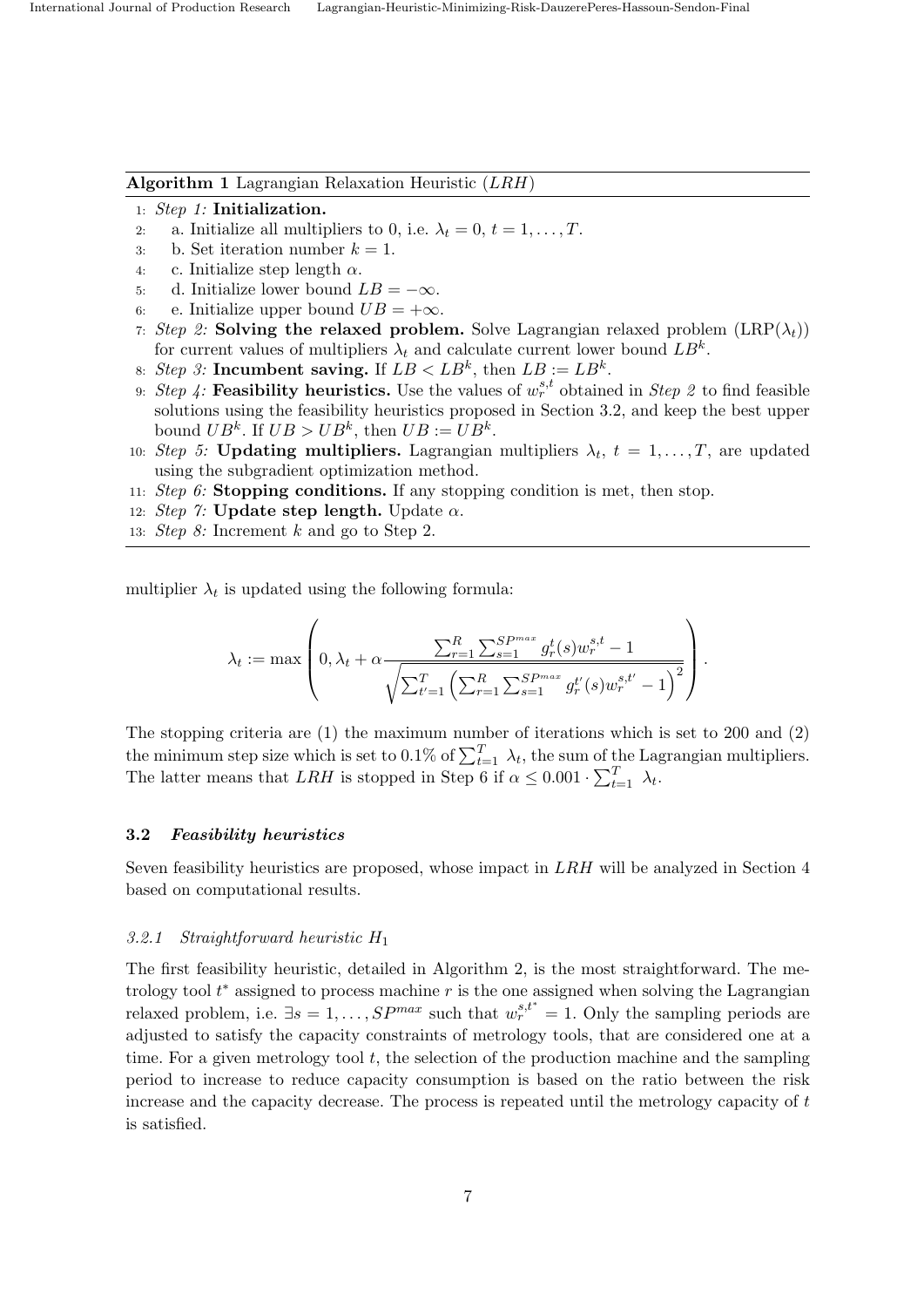# **Algorithm 2** Heuristic  $H_1$

1: Let  $\mathcal{F}(t)$  be the set of fixed pairs (machine, sampling period) for metrology tool t. 2: Initialize  $\mathcal{F}(t)$  by using the optimal solution of the Lagrangian relaxed problem, i.e.  $(r, s) \in$  $\mathcal{F}(t)$  if  $w_r^{s,t} = 1$ . 3: Let  $Capa_t$  be the capacity used on metrology tool t. 4: Initialize  $Capa_t = \sum$ R  $r=1$  $\sum^{S P^{max}}$  $s=1; (r,s) \in \mathcal{F}(t)$  $g_r^t(s), t \in 1, ..., T.$ 5: for  $t = 1, \ldots, T$  do 6: while  $Capa_t > 1$  and  $s \leq SP^{max}$  do 7: Find the process machine  $r^*$  and sampling period  $t^*$  with the minimal ratio  $\frac{WL_{r*}^{t}(s+1)-WL_{r*}^{t}(s^{*})}{a^{t}(s^{*})-a^{t}(s^{*}+1)}$  $\frac{L_{r_{*}}^{t}(s+1)-WL_{r_{*}}^{t}(s^{*})}{g_{r_{*}}^{t}(s^{*})-g_{r_{*}}^{t}(s^{*}+1)}$  such that  $(r^{*}, s^{*}) \in \mathcal{F}(t)$ , i.e.  $\frac{WL_{r_{*}}^{t}(s^{*}+1)-WL_{r_{*}}^{t}(s^{*})}{g_{r_{*}}^{t}(s^{*})-g_{r_{*}}^{t}(s^{*}+1)}$  $\frac{L_{r*}^*(s^*+1)-W L_{r*}^*(s^*)}{g_{r*}^t(s^*)-g_{r*}^t(s^*+1)}$  =  $\min_{(r,s)\in\mathcal{F}(t)} \frac{WL_r^t(s+1)-WL_r^t(s)}{q_c^t(s)-q_c^t(s+1)}$  $\frac{L_r^+(s+1)-W\,L_r^+(s)}{g_r^t(s)-g_r^t(s+1)}$ . 8: Change sampling period of  $r^*$  from  $s^*$  to  $s^* + 1$ , i.e.  $\mathcal{F}(t) \leftarrow \mathcal{F}(t) - \{(r^*, s^*)\} \cup$  $\{(r^*, s^* + 1)\}\$ and  $Capa_t = Capa_t - g_{r^*}(s^*) + g_{r^*}(s^* + 1).$ 9: end while 10: end for

Note that, in Heuristic  $H_1$ , the assignment of production machines to metrology tools is fixed from the Lagrangian relaxed problem, and the sampling periods are used as inputs. Also, in LRH, the Lagrangian multipliers  $\lambda_t$  only depend on the metrology tools. Hence, if all metrology tools are identical, then all parameters in the objective function of the Lagrangian relaxed problem are the same for all metrology tools except for the Lagrangian multipliers. Hence, when solving the Lagrangian relaxed problem in Step 2 of LRH, all production machines will be assigned to only one metrology tool, i.e. the metrology tool  $t$  with the smallest multiplier  $\lambda_t$ . This is confirmed in the numerical results of Section 4.2 which show that  $LRH(H_1)$  performs poorly when metrology tools are identical.

To overcome the limitations of Heuristic  $H_1$ , additional feasibility heuristics are proposed that use as inputs either the sampling periods (Heuristics  $H_2$  to  $H_4$  in Section 3.2.3) or the assignment to metrology tools (Heuristics  $H_5$  to  $H_7$  in Section 3.2.4), but not both information. Moreover, in all heuristics, the assignment of production machines to metrology tools can be changed.

### 3.2.2 Common phases of heuristics  $H_2$  to  $H_7$

All the six remaining feasibility heuristics include two phases, an assignment phase and an improvement phase, that are detailed below.

In the assignment phase, the metrology tool selected for the production machine can change from the one assigned when solving the Lagrangian relaxed problem. In Algorithm 3, production machine r is assigned to metrology tool t with a sampling period s, and the metrology capacity is updated. If the capacity of t is exceeded, then  $SP$  is increased until either the capacity of t is enough or  $SP = SP^{max}$ . In the latter case, the solution is not feasible.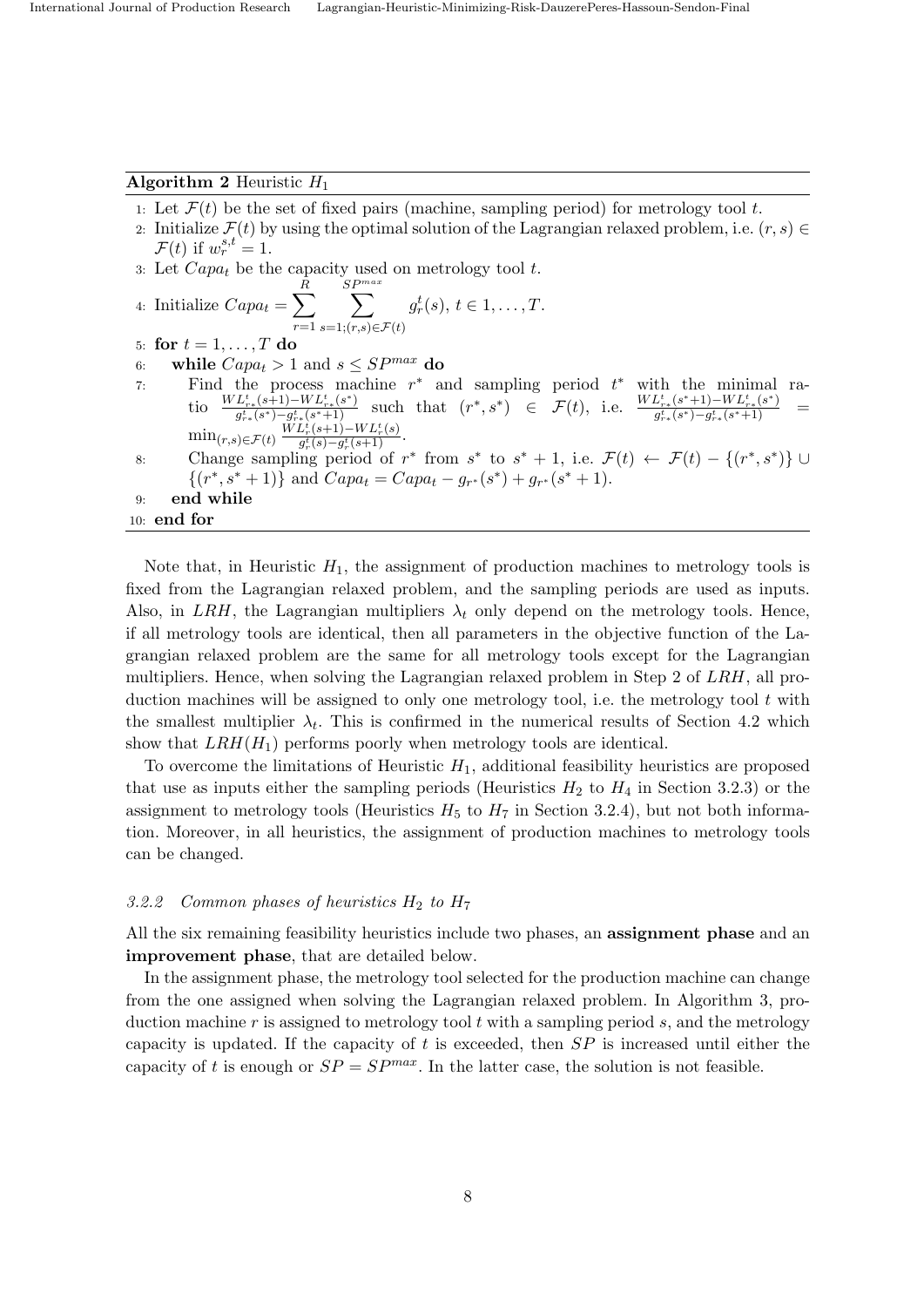Algorithm 3 Assignment phase  $(r^*, t^*, s^*, Capa_{t^*}, \mathcal{G})$ 1: if  $Capa_{t^*} + g_{r^*}^{t^*}(s^*) \leq 1$  then 2: Assign  $r^*$  to  $t^*$  with sampling period  $s^*$ , i.e.  $\mathcal{G} \leftarrow \mathcal{G} \cup \{(r^*, s^*, t^*)\}.$ 3:  $Capa_{t^*} = Capa_{t^*} + g_{r^*}^{t^*}(s^*).$ 4: else 5: while  $Capa_{t^*} + g_{r^*}^{t^*}(s^*) > 1$  and  $s^* \leq SP^{max}$  do  $6:$  $* = s^* + 1.$ 7: end while 8: if  $Capa_{t^*} + g^{t^*}_{r^*}(s^*) \le 1$  then 9: Assign  $r^*$  to  $t^*$  with sampling period  $s^*$ , i.e.  $\mathcal{G} \leftarrow \mathcal{G} \cup \{(r^*, s^*, t^*)\}.$ 10:  $Capa_{t^*} = Capa_{t^*} + g_{r^*}^{t^*}(s^*).$ 11: else 12: Assign  $r^*$  to  $t^*$  with sampling period  $s^* = SP^{max}$ , i.e.  $\mathcal{G} \leftarrow \mathcal{G} \cup \{(r^*, SP^{max}, t^*)\}.$ 13:  $Capa_{t^*} = Capa_{t^*} + g_{r^*}^{t^*}(SP^{max})$  and problem is unfeasible. 14: end if 15: end if

As a final stage of each feasibility heuristic, an improvement phase is performed, which is detailed in Algorithm 4. A Multi-Choice Knapsack Problem is solved for each metrology tool with its assigned production machines. This is done using Heuristic  $H2/3$  proposed in Dauzère-Pérès, Hassoun, and Sendon (2016a). The new solution for each metrology tool is only kept if it improves the current solution.

# Algorithm 4 Improvement phase  $(\mathcal{G})$

1: Set  $\mathcal{G}' \leftarrow \mathcal{G}$ .

- 2: for  $t = 1, \ldots, T$  do
- 3: Solve a Multi-Choice Knapsack Problem with Heuristic  $H2/3$  from Dauzère-Pérès, Hassoun, and Sendon (2016a) for the process machines r assigned to metrology tool  $t$ , i.e.  $\exists s = \{1, \ldots, SP^{max}\}\$  such that  $(r, s, t) \in \mathcal{G}$ .
- 4: Update  $\mathcal{G}'$  with new sampling periods for metrology tool t.

5: end for 6: if  $\sum$ T  $t=1$  $\sum$ R  $r=1$  $\sum^{S P^{max}}$  $s=1;(r,s,t) \in \mathcal{G}'$  $WL^t_r(s) < \sum$ T  $t=1$  $\sum$ R  $r=1$  $\sum^{S P^{max}}$  $s=1; (r,s,t) \in \mathcal{G}$  $WL_r^t(s)$  then 7:  $\mathcal{G} \leftarrow \mathcal{G}'$ . 8: end if

# 3.2.3 Sampling period based heuristics  $H_2$  to  $H_4$

For the three heuristics  $H_2$  to  $H_4$ , the sampling periods are obtained from the optimal solution of the Lagrangian relaxation problem.

Heuristic  $H_2$ , detailed in Algorithm 5, is metrology tool based. At each iteration, the metrology tool  $t$  with the largest remaining capacity is selected. Then, the production machine r which provides the larger portion of metrology capacity consumed for  $t(g_r^t(s))$  among the production machines not assigned yet is selected. The metrology capacity must be satisfied when assigning  $r$  to  $t$ .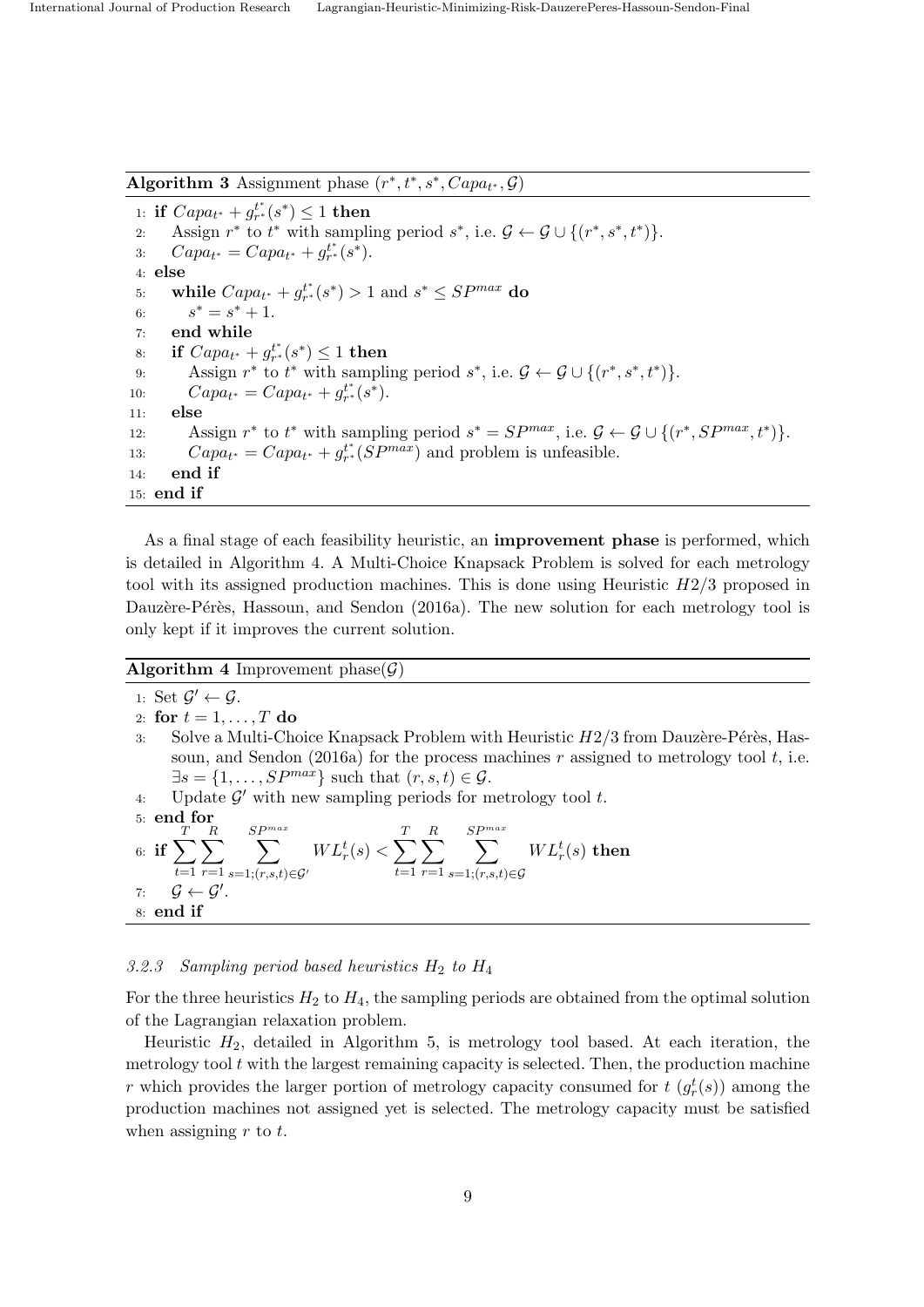### **Algorithm 5** Heuristic  $H_2$

- 1: Let  $\mathcal{R} = \{1, \ldots, R\}$  be the set of process machines.
- 2: Let F be the set of fixed pairs (process machine, sampling period).  $\mathcal{F} \leftarrow \emptyset$ .
- 3: Initialize  $\mathcal F$  by using the optimal solution of the Lagrangian relaxation problem.
- 4: Let G be the set of fixed triplets (process machine, sampling period, metrology tool).  $\mathcal{G} \leftarrow \emptyset.$
- 5: Let  $Capa_t$  be the capacity used on metrology tool t.  $Capa_t = 0, t = 1, ..., T$ .
- 6: while  $\mathcal{R} \neq \emptyset$  do
- 7: Select  $t^*$ , the metrology tool with the lowest current utilization, i.e. such that  $Capa_{t^*} =$  $min_{t=1,\dots,T} Capa_t.$
- 8: Determine  $\Delta_r = \{g_r^{t^*}(s) \min_{t'=1,\dots,T;t'\neq t^* \text{ and } Capa_{t'}+g_r^{t'}(s) \leq 1}(g_r^{t'}(s))\}, \forall r \in \mathcal{R} \text{ and } s \text{ such}$ that  $(r, s) \in \mathcal{F}$ .
- 9: Let  $V = \{r \in \mathcal{R} | \Delta_r = \max_{r' \in \mathcal{R}} (\Delta_{r'})\}.$
- 10: Select  $r^* \in V$  and  $s^*$  such that  $(r^*, s^*) \in \mathcal{F}$  and  $t^*$  such that  $g_{r^*}^{t^*}(s^*) =$  $\max_{r \in \mathcal{V}, (r,s) \in \mathcal{F}}(g_r^{t^*}(s)).$
- 11: Assignment phase $(r^*, t^*, s^*, Capa_{t^*}, \mathcal{G}).$
- 12:  $\mathcal{R} \leftarrow \mathcal{R} \{r^*\}.$
- 13: end while
- 14: **Improvement** phase $(\mathcal{G})$ .

Heuristic  $H_3$ , detailed in Algorithm 6, is process machine based. The differences with Heuristic  $H_2$  are shown in blue. The first step is to search the combination of production machine r and metrology tool t such that the portion of metrology capacity consumed  $(g_r^t(s))$  is the largest, and to select the production machine r with the largest  $g_r^t(s)$ . Then, the metrology tool t with the minimum required metrology capacity  $g_r^t(s)$  for r and that satisfies the metrology capacity is assigned. If such a metrology tool cannot be found, then the metrology tool t with the lowest utilization is selected.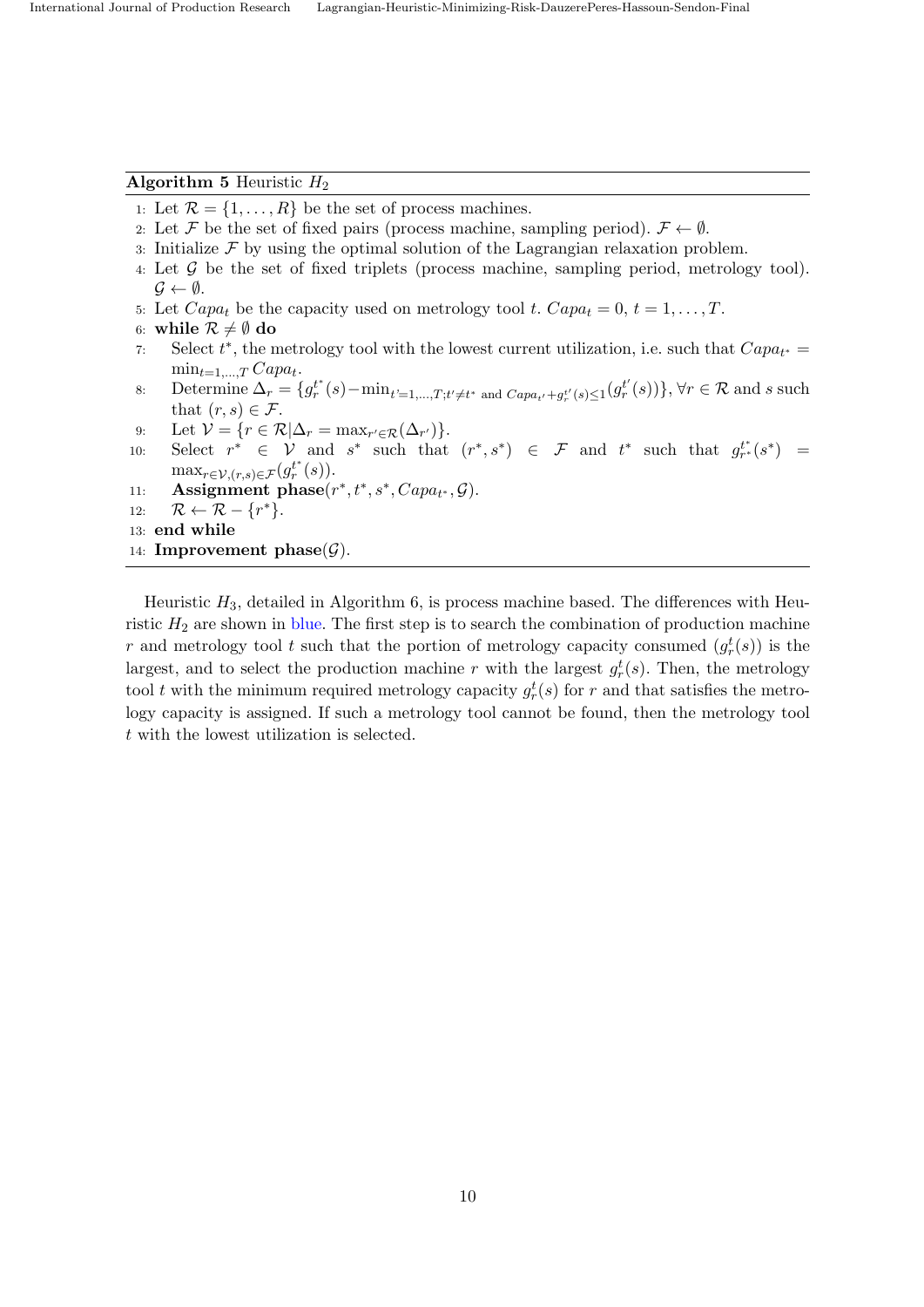## Algorithm 6 Heuristic  $H_3$

- 1: Let  $\mathcal{R} = \{1, \ldots, R\}$  be the set of process machines.
- 2: Let F be the set of fixed pairs (process machine, sampling period).  $\mathcal{F} \leftarrow \emptyset$ .
- 3: Initialize  $\mathcal F$  by using the optimal solution of the Lagrangian relaxation problem.
- 4: Let G be the set of fixed triplets (process machine, sampling period, metrology tool).  $\mathcal{G} \leftarrow \emptyset$ .
- 5: Let  $Capa_t$  be the capacity used on metrology tool t.  $Capa_t = 0, t = 1, ..., T$ .
- 6: while  $\mathcal{R} \neq \emptyset$  do
- 7: Determine  $\Delta_r^t = \{g_r^t(s) min_{t'=1,\dots,T;t'\neq t \text{ and } Capa_{t'}+g_r^{t'}(s) \leq 1}(g_r^{t'}(s))\} \forall r \in \mathcal{R}$  and s such that  $(r, s) \in \mathcal{F}$ ,  $\forall t \in \mathcal{T}$ .
- 8: Let  $\mathcal{V} = \{(r, t) \in \mathcal{R} \times \mathcal{T} | \Delta_r^t = \max_{r' \in \mathcal{R}, t' \in \mathcal{T}} (\Delta_{r'}^{t'})\}.$
- 9: Select  $(r^*, t) \in \mathcal{V}$  and  $s^*$  such that  $(r^*, s^*) \in \mathcal{F}$  and  $g^t_{r^*}(s^*) = \max_{(r,t) \in \mathcal{V}, (r,s) \in \mathcal{F}}(g^t_r(s))$ .
- 10: Select  $t^* \in \mathcal{W}$  with the lowest current utilization, i.e.  $Capa_{t^*} = \min_{t=1,\dots,T} Capa_t$ .
- 11: Let  $W = \{t \in \mathcal{T} | g_{r^*}^t(s^*) = \min_{t'=1,\ldots,T; t' \neq t \text{ and } Capa_{t'} + g_{r^*}^{t'}(s^*) \leq 1} (g_{r^*}^{t'}(s^*))\}.$
- 12: if  $\nexists t \in V^t$  such that  $Capa_t + g^t_{r^*}(s) \leq 1$  then
- 13: Select  $t^* \in \mathcal{T}$  with the lowest current utilization, i.e.  $Capa_{t^*} = \min_{t=1,\dots,T} Capa_t$ . 14: end if
- 15: Assignment phase $(r^*, t^*, s^*, Capa_{t^*}, \mathcal{G}).$
- 16:  $\mathcal{R} \leftarrow \mathcal{R} \{r^*\}.$
- 17: end while
- 18: **Improvement** phase $(\mathcal{G})$ .

Heuristic  $H_4$ , detailed in Algorithm 7, is a modification of Heuristic  $H_2$ . The main difference is that, after choosing the production machine  $r^*$  and the sampling period  $s^*$ , the initially selected metrology tool  $t^*$  can be changed. The selected metrology tool  $t^*$  is the one with the smallest and feasible  $(Capa_{t^*} + g^{t^*}_{r^*}(s^*) \leq 1)$  remaining capacity once  $r^*$  is assigned with sampling period  $s^*$  to  $t^*$ .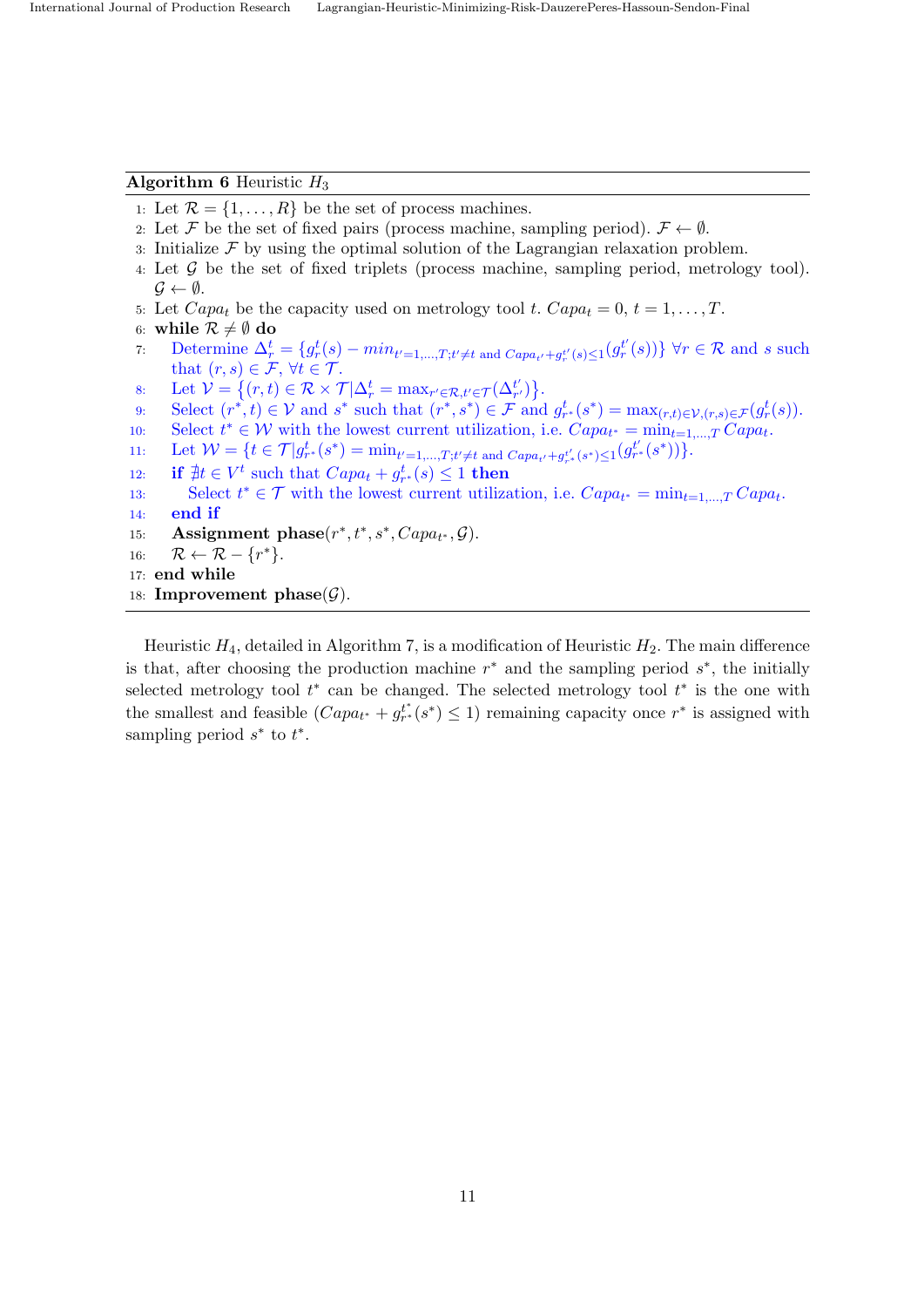**Algorithm 7** Heuristic  $H_4$  (modification of  $H_2$ )

- 1: Let  $\mathcal{R} = \{1, \ldots, R\}$  be the set of process machines.
- 2: Let F be the set of fixed pairs (process machine, sampling period).  $\mathcal{F} \leftarrow \emptyset$ .
- 3: Initialize  $\mathcal F$  by using the optimal solution of the Lagrangian relaxation problem.
- 4: Let G be the set of fixed triplets (process machine, sampling period, metrology tool).  $\mathcal{G} \leftarrow \emptyset$ .
- 5: Let  $Capa_t$  be the capacity used on metrology tool t.  $Capa_t = 0, t = 1, ..., T$ .
- 6: while  $\mathcal{R} \neq \emptyset$  do
- 7: Select  $t^*$ , the metrology tool with the lowest current utilization, i.e. such that  $Capa_{t^*} =$  $\min_{t=1,\dots,T} Capa_t.$
- 8: Determine  $\Delta_r = \{g_r^{t^*}(s) \min_{t'=1,\dots,T;t'\neq t^* \text{ and } Capa_{t'}+g_r^{t'}(s) \leq 1}(g_r^{t'}(s))\}, \forall r \in \mathcal{R} \text{ and } s \text{ such}$ that  $(r, s) \in \mathcal{F}$ .
- 9: Let  $V = \{r \in \mathcal{R} | \Delta_r = \max_{r' \in \mathcal{R}} (\Delta_{r'})\}.$
- 10: Select  $r^* \in V$  and  $s^*$  such that  $(r^*, s^*) \in \mathcal{F}$  and  $t^*$  such that  $g_{r^*}^{t^*}(s^*) =$  $\max_{r \in \mathcal{V}, (r,s) \in \mathcal{F}}(g_r^{t^*}(s)).$
- 11: Assign  $t^*$ , the metrology tool with the lowest remaining and feasible capacity when  $r^*$  is assigned to  $t^*$  with sampling rate  $s^*$ , i.e. such that  $1 - (Capa_{t^*} + g^{t^*}_{r^*}(s^*)) =$  $\{\min_{t=1,\ldots,T; Capa_t+g^t_{r^*}(s^*) \leq 1} (1 - (Capa_t + g^t_{r^*}(s^*)))\}.$
- 12: Assignment phase $(r^*, \bar{t}^*, s^*, Capa_{t^*}, \mathcal{G}).$
- 13:  $\mathcal{R} \leftarrow \mathcal{R} \{r^*\}.$
- 14: end while
- 15: **Improvement** phase $(\mathcal{G})$ .

### 3.2.4 Metrology tool based heuristics  $H_5$  to  $H_7$

In the three remaining feasibility heuristics  $H_5$ ,  $H_6$  and  $H_7$ , the initial assignment of production machines to metrology tools is the one of the optimal solution of the Lagrangian relaxation problem. The sampling periods are then determined by solving the MCKP with Heuristic  $H_1$  of Dauzère-Pérès, Hassoun, and Sendon (2016a) for a unique metrology tool with a metrology capacity of T. Heuristics  $H_5$ ,  $H_6$  and  $H_7$  are based on heuristics  $H_2$ ,  $H_3$ and  $H_4$ , respectively. The main differences are in red in the algorithms of this section.

Heuristic  $H_5$ , detailed in Algorithm 8, is metrology tool based and is a modification of  $H_2$ .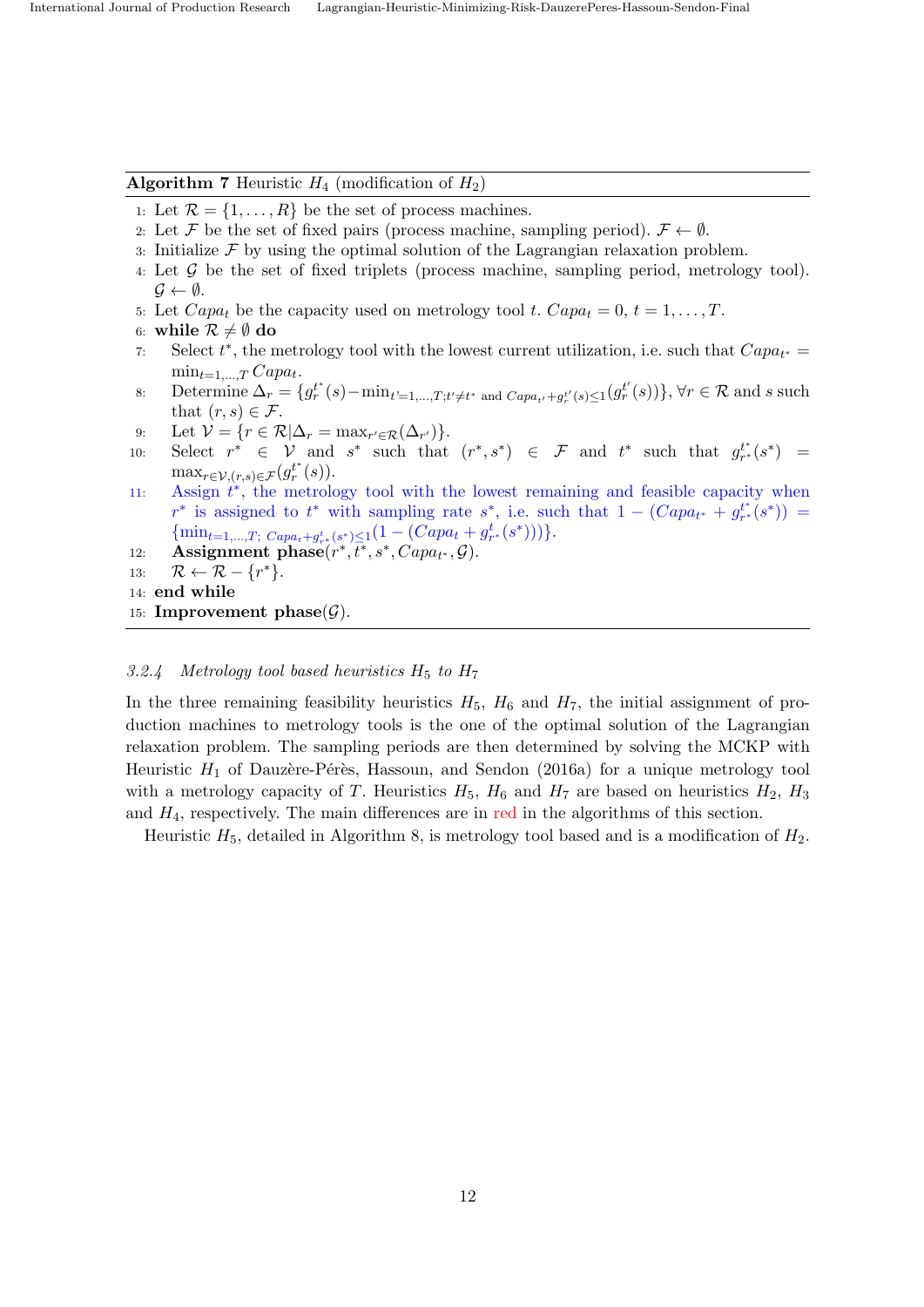| <b>Algorithm 8</b> Heuristic $H_5$ (based on $H_2$ ) |  |  |  |  |  |
|------------------------------------------------------|--|--|--|--|--|
|------------------------------------------------------|--|--|--|--|--|

- 1: Let  $\mathcal{R} = \{1, \ldots, R\}$  be the set of process machines.
- 2: Let F be the set of fixed pairs (process machine, sampling period).  $\mathcal{F} \leftarrow \emptyset$ .
- 3: Let M be the set of fixed pairs (process machine, metrology tool).  $\mathcal{M} \leftarrow \emptyset$ .
- 4: Initialize  $M$  by using the optimal solution of the Lagrangian relaxation problem.
- 5: Determine F by solving the Multi-Choice Knapsack Problem with Heuristic  $H_1$  presented in Dauzère-Pérès, Hassoun, and Sendon (2016a) for the process machines  $r = 1, \ldots, R$ T

considering a unique metrology tool with capacity  $\sum$  $t=1$  $Capa_t$ . Use  $g_r^t(s)$  and  $WL_r^t(s)$  with

the metrology allocation in M.

- 6: Let  $\mathcal G$  be the set of fixed triplets (process machine, sampling period, metrology tool).  $\mathcal{G} \leftarrow \emptyset$ .
- 7: Let  $Capa_t$  be the capacity used on metrology tool t.  $Capa_t = 0, t = 1, ..., T$ .
- 8: while  $\mathcal{R} \neq \emptyset$  do
- 9: Select  $t^*$ , the metrology tool with the lowest current utilization, i.e.  $Capa_{t^*}$  =  $\min_{t=1,\dots,T} Capa_t.$
- 10: Determine  $\Delta_r = \{g_r^{t^*}(s) \min_{t'=1,\dots,T;t'\neq t^* \text{ and } Capa_{t'}+g_r^{t'}(s) \leq 1}(g_r^{t'}(s))\} \forall r \in \mathcal{R} \text{ and } s \text{ such}$ that  $(r, s) \in \mathcal{F}$ .
- 11: Let  $V = \{r \in \mathcal{R} | \Delta_r = \max_{r' \in \mathcal{R}} (\Delta_{r'})\}.$
- 12: Select  $r^* \in V$  and  $s^*$  such that  $(r^*, s^*) \in \mathcal{F}$  and  $t^*$  such that  $g_{r^*}^{t^*}(s^*) =$  $\max_{r \in \mathcal{V}, (r,s) \in \mathcal{F}}(g_r^{t^*}(s)).$
- 13: Assignment phase $(r^*, t^*, s^*, Capa_{t^*}, \mathcal{G}).$
- 14:  $\mathcal{R} \leftarrow \mathcal{R} \{r^*\}.$
- 15: end while
- 16: **Improvement** phase $(\mathcal{G})$ .

Heuristic  $H_6$ , detailed in Algorithm 9, is process machine based and is a modification of  $H_3$ .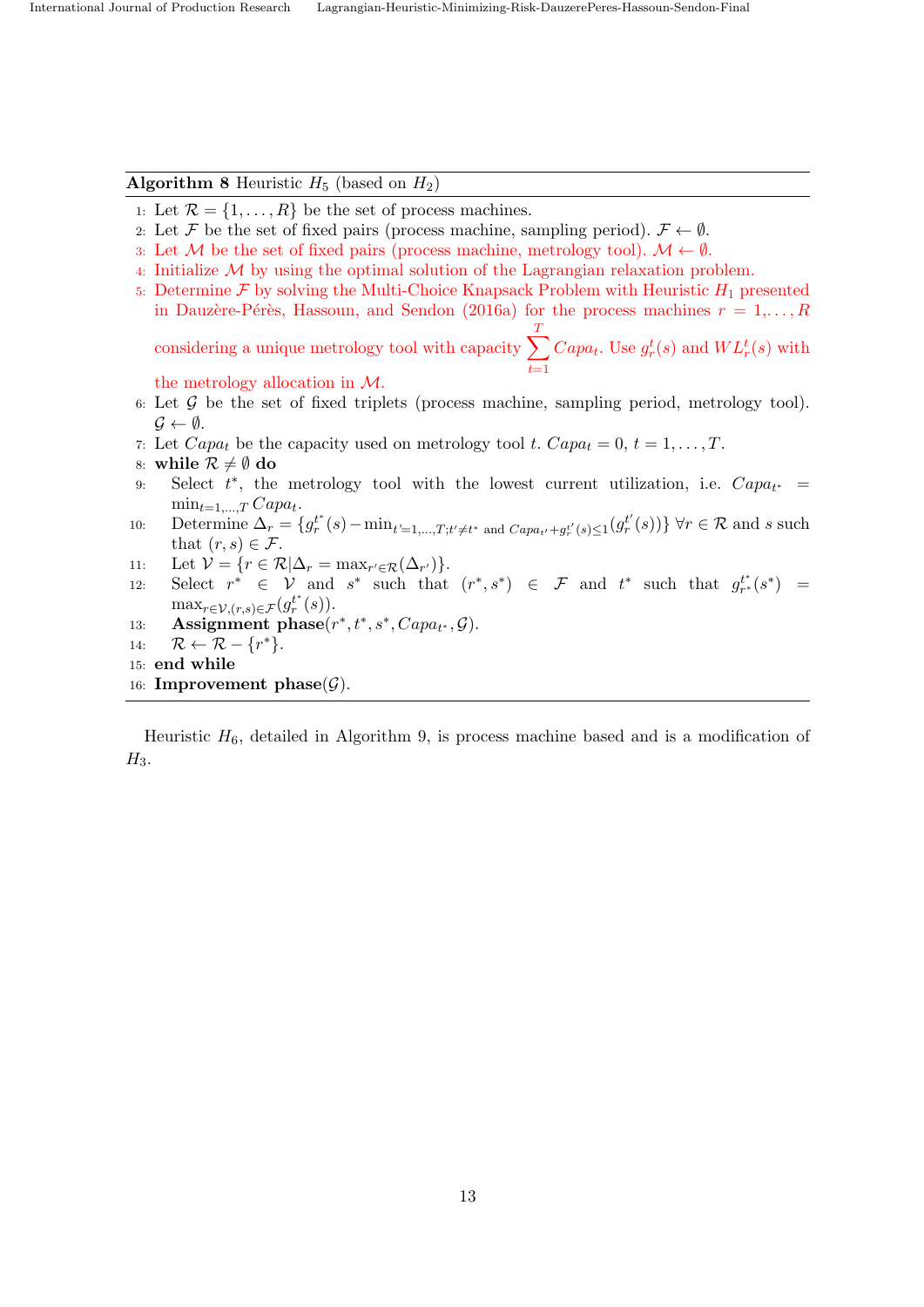| <b>Algorithm 9</b> Heuristic $H_6$ (based on $H_3$ ) |  |  |  |
|------------------------------------------------------|--|--|--|
|------------------------------------------------------|--|--|--|

- 1: Let  $\mathcal{R} = \{1, \ldots, R\}$  be the set of process machines.
- 2: Let F be the set of fixed pairs (process machine, sampling period).  $\mathcal{F} \leftarrow \emptyset$ .
- 3: Let M be the set of fixed pairs (process machine, metrology tool).  $\mathcal{M} \leftarrow \emptyset$ .
- 4: Initialize  $M$  by using the optimal solution of the Lagrangian relaxation problem.
- 5: Determine F by solving the Multi-Choice Knapsack Problem with Heuristic  $H_1$  presented in Dauzère-Pérès, Hassoun, and Sendon (2016a) for the process machines  $r = 1, \ldots, R$ T

considering a unique metrology tool capacity  $\sum$  $t=1$ *Capa<sub>t</sub>*. Use  $g_r^t(s)$  and  $WL_r^t(s)$  with the

metrology allocation in M.

- 6: Let  $\mathcal G$  be the set of fixed triplets (process machine, sampling period, metrology tool).  $G \leftarrow \emptyset$ .
- 7: Let  $Capa_t$  be the capacity used on metrology tool t.  $Capa_t = 0, t = 1, ..., T$ .

8: while  $\mathcal{R} \neq \emptyset$  do

- 9: Determine  $\Delta_r^t = \{g_r^t(s) min_{t'=1,\dots,T;t'\neq t \text{ and } Capa_{t'}+g_r^{t'}(s) \leq 1}(g_r^{t'}(s))\} \forall r \in \mathcal{R}$  and s such that  $(r, s) \in \mathcal{F}, \forall t \in \mathcal{T}$ .
- 10: Let  $V = \{(r, t) \in \mathcal{R} \times \mathcal{T} | \Delta_r^t = \max_{r' \in \mathcal{R}, t' \in \mathcal{T}} (\Delta_{r'}^{t'})\}.$
- 11: Select  $(r^*, t) \in \mathcal{V}$  and  $s^*$  such that  $(r^*, s^*) \in \mathcal{F}$  and  $g_{r^*}^t(s^*) = \max_{(r,t) \in \mathcal{V}, (r,s) \in \mathcal{F}}(g_r^t(s))$ .
- 12: Let  $\mathcal{W} = \{t \in \mathcal{T} | g_{r^*}^t(s^*) = \min_{t'=1,\ldots,T; t' \neq t \text{ and } Capa_{t'} + g_{r^*}^{t'}(s^*) \leq 1} (g_{r^*}^{t'}(s^*))\}.$
- 13: Select  $t^* \in \mathcal{W}$  with the lowest current utilization, i.e.  $\widehat{Capa}_{t^*} = \min_{t=1,\dots,T} Capa_t$ .
- 14: if  $\nexists t \in V^t$  such that  $Capa_t + g^t_{r^*}(s) \leq 1$  then
- 15: Select  $t^* \in \mathcal{T}$  with the lowest current utilization, i.e.  $Capa_{t^*} = \min_{t=1,\dots,T} Capa_t$ . 16: end if
- 17: Assignment phase $(r^*, t^*, s^*, Capa_{t^*}, \mathcal{G}).$
- 18:  $\mathcal{R} \leftarrow \mathcal{R} \{r^*\}.$
- 19: end while
- 20: **Improvement** phase $(\mathcal{G})$ .

Heuristic  $H_7$ , detailed in Algorithm 10, is metrology tool based and is a modification of  $H_4$ .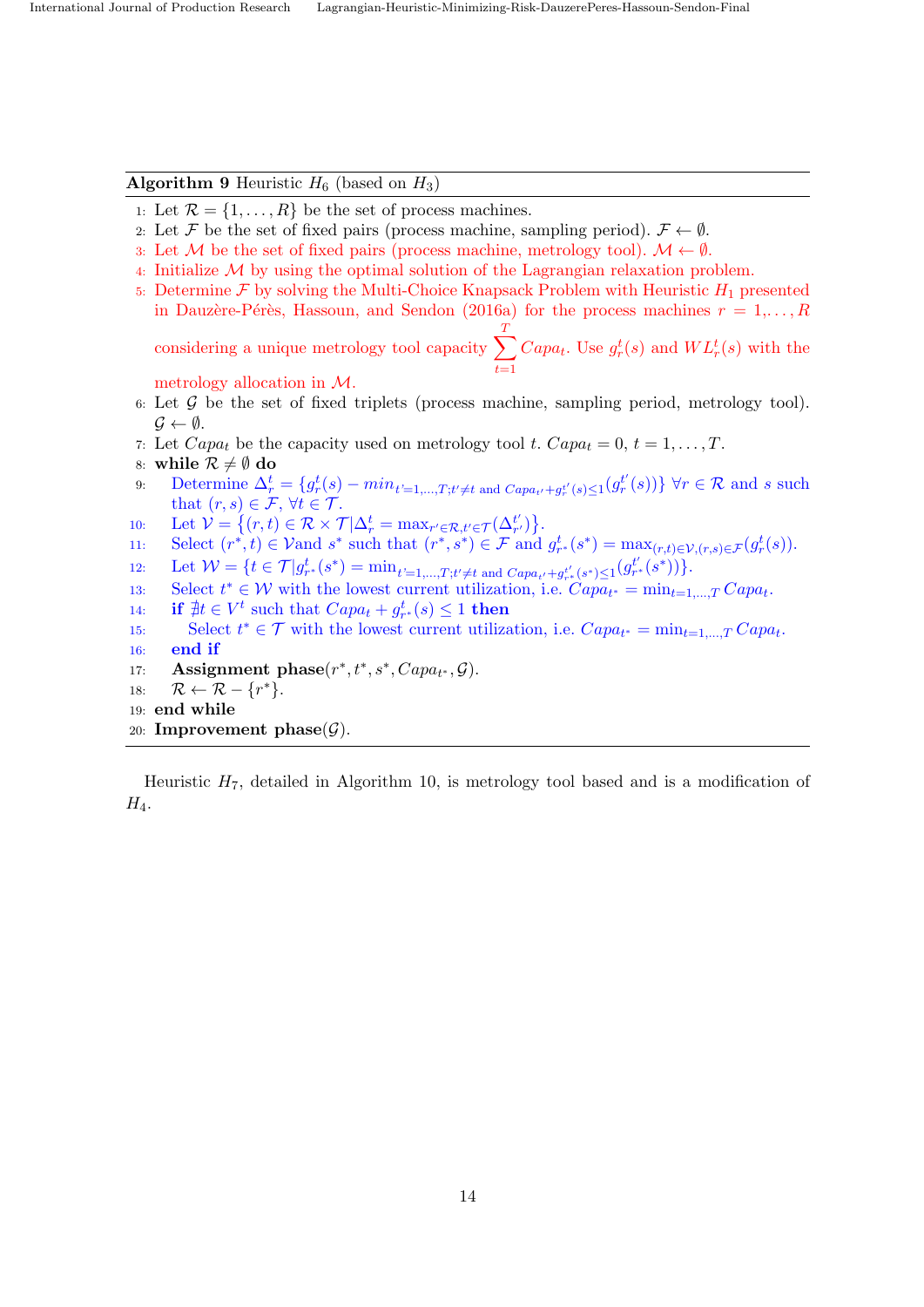### Algorithm 10 Heuristic  $H_7$  (based on  $H_4$ )

- 1: Let  $\mathcal{R} = \{1, \ldots, R\}$  be the set of process machines.
- 2: Let F be the set of fixed pairs (process machine, sampling period).  $\mathcal{F} \leftarrow \emptyset$ .
- 3: Let M be the set of fixed pairs (process machine, metrology tool).  $\mathcal{M} \leftarrow \emptyset$ .
- 4: Initialize  $M$  by using the optimal solution of the Lagrangian relaxation problem.
- 5: Determine  $\mathcal F$  by solving the Multi-Choice Knapsack Problem with Heuristic  $H_1$  presented in Dauzère-Pérès, Hassoun, and Sendon (2016a) for the process machines  $r = 1, \ldots, R$ T

considering a unique metrology tool capacity  $\sum$  $t=1$ *Capa<sub>t</sub>*. Use  $g_r^t(s)$  and  $WL_r^t(s)$  with the

metrology allocation in M.

- 6: Let  $\mathcal G$  be the set of fixed triplets (process machine, sampling period, metrology tool).  $G \leftarrow \emptyset$ .
- 7: Let  $Capa_t$  be the capacity used on metrology tool t.  $Capa_t = 0, t = 1, ..., T$ .
- 8: while  $\mathcal{R} \neq \emptyset$  do
- 9: Select  $t^*$ , the metrology tool with the lowest current utilization, i.e.  $Capa_{t^*}$  =  $\min_{t=1,\dots,T} Capa_t.$
- 10: Determine  $\Delta_r = \{g_r^{t^*}(s) \min_{t'=1,\dots,T;t'\neq t^* \text{ and } Capa_{t'}+g_r^{t'}(s) \leq 1}(g_r^{t'}(s))\} \forall r \in \mathcal{R} \text{ and } s \text{ such}$ that  $(r, s) \in \mathcal{F}$ .
- 11: Let  $V = \{r \in \mathcal{R} | \Delta_r = \max_{r' \in \mathcal{R}} (\Delta_{r'})\}.$
- 12: Select  $r^* \in V$  and  $s^*$  such that  $(r^*, s^*) \in \mathcal{F}$  and  $t^*$  such that  $g_{r^*}^{t^*}(s^*) =$  $\max_{r \in \mathcal{V}, (r,s) \in \mathcal{F}}(g_r^{t^*}(s)).$
- 13: Assign  $t^*$ , the metrology tool with the lowest remaining and feasible capacity when  $r^*$  is assigned to  $t^*$  with sampling rate  $s^*$ , i.e. such that  $1 - (Capa_{t^*} + g^{t^*}_{r^*}(s^*)) =$  $\{\min_{t=1,\ldots,T; Capa_t+g^t_{r^*}(s^*) \leq 1} (1 - (Capa_t + g^t_{r^*}(s^*)))\}.$
- 14: Assignment phase $(r^*, \bar{t}^*, s^*, Capa_{t^*}, \mathcal{G}).$
- 15:  $\mathcal{R} \leftarrow \mathcal{R} \{r^*\}.$
- 16: end while
- 17: **Improvement** phase $(\mathcal{G})$ .

#### 4. Numerical experiments

In this section, we analyze the performance of the Lagrangian heuristic LRH, and in particular the impact of the feasibility heuristics  $H_{1-7}$  in  $LRH$ , on numerous randomly generated instances, and compare it with the results obtained with the ILP and the standard solver IBM ILOG CPLEX 12.6. LRH running in less than 1 second for each instance, we decided to limit the standard solver to 60 seconds. Since the optimal solution is not always obtained, we provide the lower bound (LB) and the upper bound (UB) given by IBM ILOG CPLEX after 60 seconds. We first study in Section 4.1 the general problem described in section 2. Then, we study in Section 4.2 the performance of  $LRH$  for the special case of reliable identical machines and compare it with the best heuristic introduced in Dauzère-Pérès, Hassoun, and Sendon  $(2016b)$ . This comparison is important to ensure that LRH is as effective on this special case than a dedicated procedure, in particular because LRH is embedded in a Decision Support System that can be used on problems with identical machines.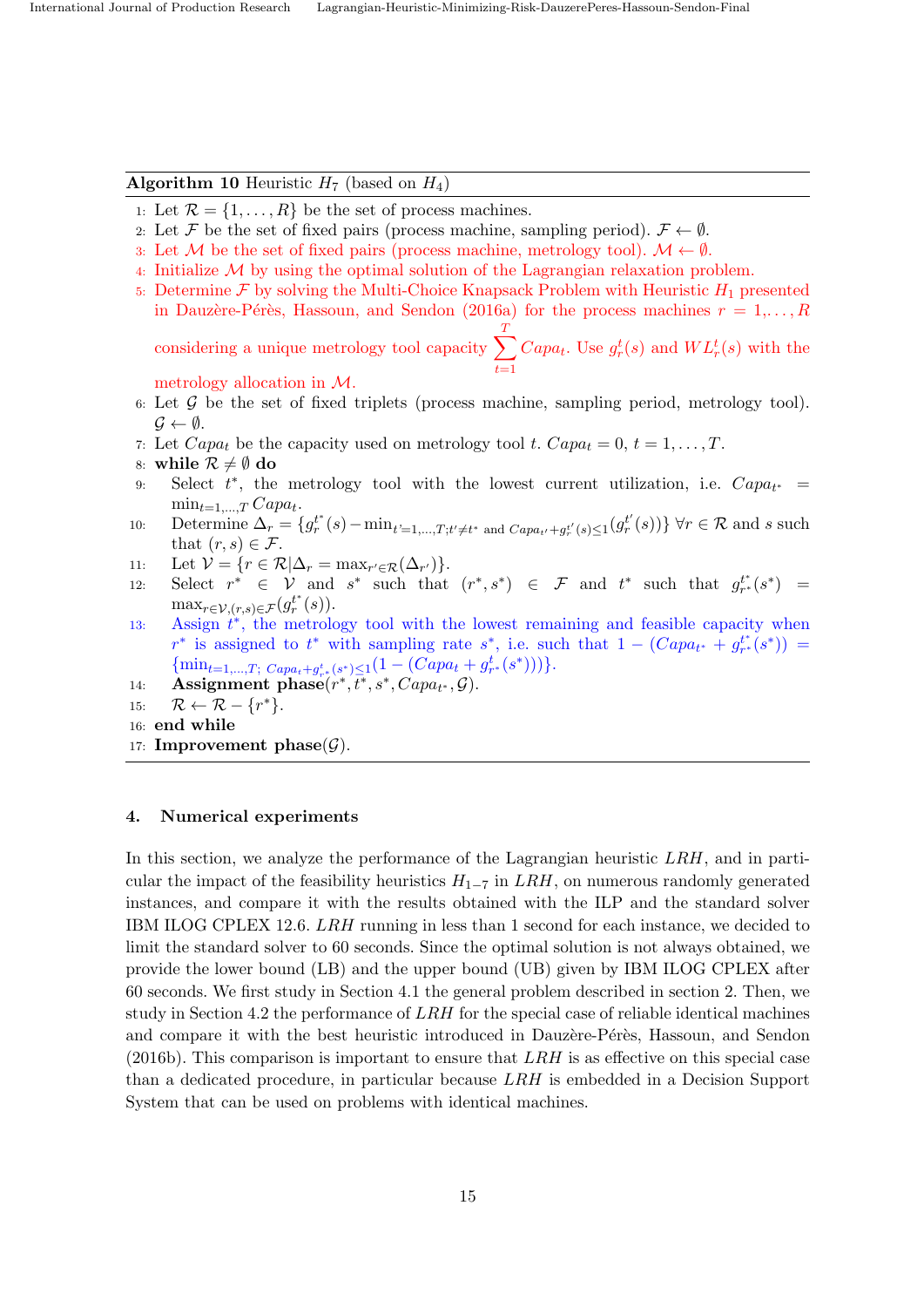### 4.1 Results for heterogeneous metrology machines

### 4.1.1 Experiment description

The scenarios used to study the general case of heterogeneous and unreliable machines were generated as follows. Note that the scenarios were generated so that the efficiency of LRH could be analyzed in different extreme cases, in particular regarding the variability of parameters and the number of production machines and metrology tools. The number of process machines is chosen in set  $\{5, 10, 20, 40\}$  and the characteristics of each process machine r are defined as follows. The probability of failure  $p_r$  is generated from a uniform distribution  $U[p_{min}; p_{max}]$ , where  $p_{min}$  is kept constant  $(p_{min} = 0.01)$  and  $p_{max}$  is chosen in the set  $\{0.05, 0.2\}$ . The throughput rate  $TP_r$  is generated from a distribution  $U[TP_{min};TP_{max}]$ , where  $TP_{max} = 1000$  and  $TP_{min}$  is chosen in the set  $\{100, 900\}$ . The number of metrology tools is in the set  $\{3, 5\}$ , and their reliability  $\alpha_r^t$  is randomly generated from  $U[\alpha_{min}; \alpha_{max}]$ with  $\alpha_{min} = 0.01$  and  $\alpha_{max}$  in the set  $\{0.05, 0.1, 0.2\}.$ 

Three cases are considered to generate the measurement rate  $TM_r^t$  for metrology tools values, which is determined using the ratio  $\frac{RTP_r}{T^T M_r^t}$ . In the first case, all metrology tools are equally fast  $(TM_r^t = TM)$ , and their measurement rate is independent of the different products processed on process machines r. The ratio  $\frac{RTP_r}{T\cdot TM_r^t}$  is chosen in the set  $\{5, 10, 30\}$ , where  $\overline{TP_r}$  is the average throughput rate for the considered instance, thus leading to a unique measurement rate for all tools and machines. This case is denoted "Identical Measurement rate" (IM). Note that, contrary to the case presented in section 4.2, the metrology machines remain different from one another since their reliabilities  $(\alpha_r^t)$  differ. In the second case, the measurement rate depends on the metrology tool, but remains independent of the production machines  $(TM_r^t = TM^t, \forall r)$ . One value of  $\frac{RTP_r}{T^t M_r^t}$  is randomly chosen from a uniform distribution. The distribution range is first set at  $U[2.5, 7.5]$ , then at  $U[5, 15]$  and finally at  $U[15, 45]$ . These ranges are defined around the values chosen for the fixed case, and allow for the fastest metrology tool to run at most three times faster than the slowest one. This group of instances is denoted "Related Measurement rate" (RM). In the last case, we allow any value for each  $TM_r^t$ , regardless of others, based on the ratio  $\frac{R\cdot TP_r}{T\cdot TM_r^t}$  taken from the same uniform distributions previously mentioned. We denote this last group "Unrelated Measurement rate" (UM).

A maximum sampling rate of  $SP^{max} = 500$  is set for all machines. Combining these parameters leads to 864 instances, with 10 instances generated for each fixed set of distribution ranges. Thus, a total of 8640 different experiments were conducted. The calculation of  $WL_r^t$ (SP) includes an infinite sum that is calculated iteratively. In order to keep the accuracy level uniform between experiments, the calculations are stopped when the values of two consecutive  $WL_r^t(SP)$  differ by less than 0.1%.

#### 4.1.2 Comparing the impact of the feasibility heuristics

We first justify the need for combining the seven feasibility heuristics in LRH by presenting their individual performance. Table 1 first shows for each feasibility heuristic the portion of cases in which it has been the one to provide the best solution. Then, the second and third rows show the portion of cases in which the heuristic reaches a solution within 1% of the best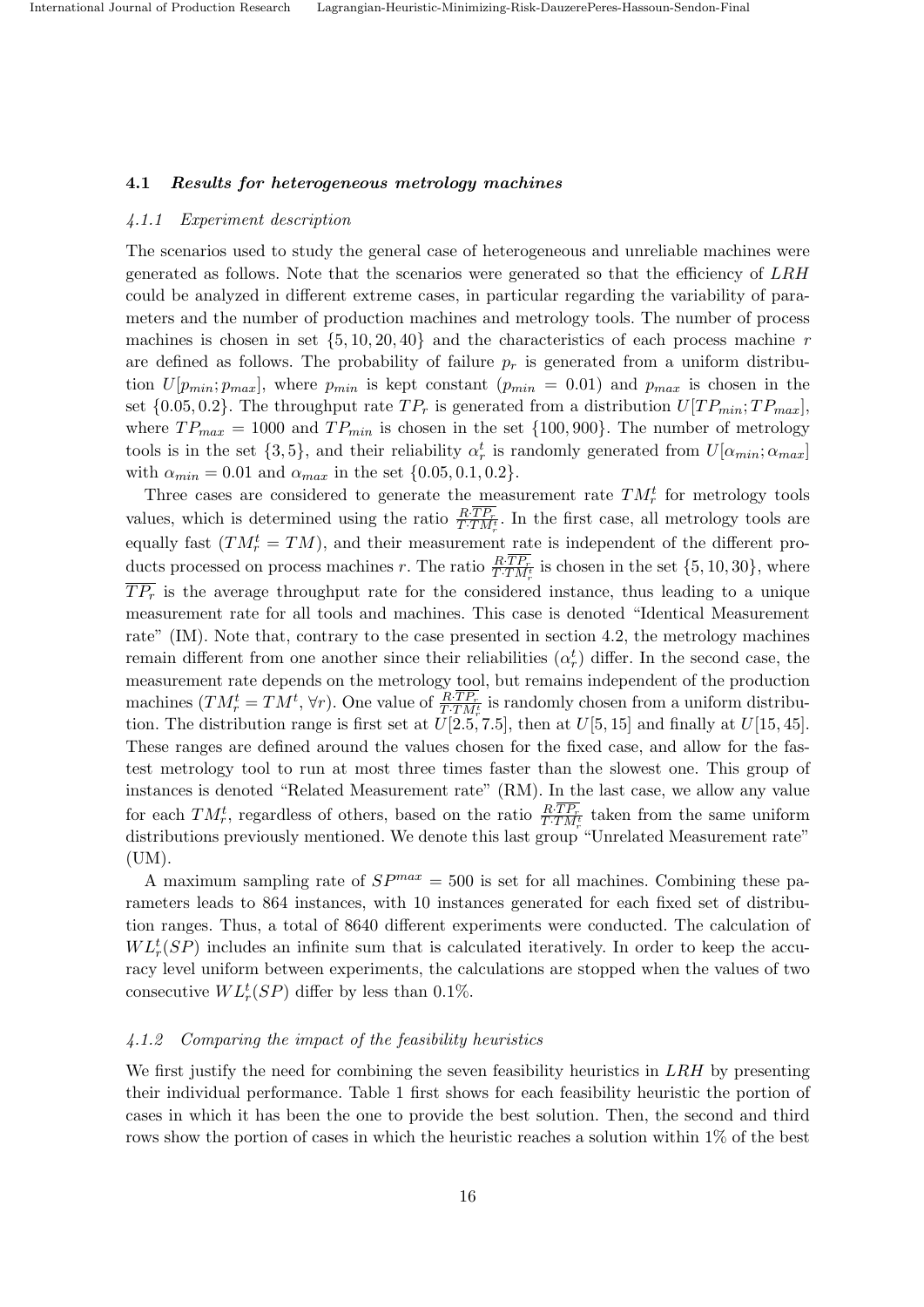solution, and cases in which not only did it provide the best solution, but no other solution is within 1% of the best solution. Last, the portion of cases in which the heuristic was within 1% of the upper bound is provided. No heuristic seems superfluous. Although  $LRH(H_2)$  and  $LRH(H_5)$  are exclusively close to the best result in only 0.1% of the cases, they cannot be removed without impeding the solution in some cases. All heuristics provide the best solution, or give an excellent solution (within 1% of the best), in numerous cases.

Table 1.: General performance of Heuristics  $LRH(H_{1-7})$  on heterogeneous machines

|                                                                               |         | $H_2$   | $H_3$   | $H_A$ | $H$ 5.          | Ħв                                   | $H_7$   |
|-------------------------------------------------------------------------------|---------|---------|---------|-------|-----------------|--------------------------------------|---------|
| Best                                                                          | $9.2\%$ | 23.1\%  | $40\%$  |       |                 | $22.2\%$ 6.6\% 28.8\%                | 8.1\%   |
| Close to best                                                                 | 28.8%   | 52.2\%  |         |       |                 | $76.2\%$ 54.1\% 45.5\% 73.8\% 46.4\% |         |
| Exclusive close to best                                                       | $2.1\%$ | $0.1\%$ | $1.1\%$ |       | $0.5\%$ $0.1\%$ | 2.9%                                 | $0.2\%$ |
| Close to IBM ILOG CPLEX UB $11.2\%$ 30.2\% 47.4\% 31.3\% 23.2\% 43.3\% 24.2\% |         |         |         |       |                 |                                      |         |

Next, Tables 2 and 3 count the number of times each heuristic yields the best and closeto-best solution, respectively, together with any other heuristic. As an example,  $LRH(H_2)$ reached a close-to-best solution in 4507 cases, 10 of which exclusively, and in 4284 cases,  $LRH(H_3)$  also reaches a close-to-best solution. There is no case in which a heuristic appears to offer a high level of redundancy with another one. This reflects the way the heuristics were developed and gradually added to LRH to cover for other ones' blind spots.

Table 2.: Common best solution of Heuristics  $LRH(H_{1-7})$  on heterogeneous machines

|       | Best | $H_1$          | $H_2$ | $H_3$ | $H_4$ | $H_5$          | $H_6$ | $H_7$          |
|-------|------|----------------|-------|-------|-------|----------------|-------|----------------|
| $H_1$ | 791  |                | 3     | 27    | 10    | $\overline{2}$ | 27    | $\overline{5}$ |
| $H_2$ | 2000 | 3              |       | 1527  | 904   | 236            | 194   | 183            |
| $H_3$ | 3455 | 27             | 1527  |       | 910   | 204            | 1037  | 194            |
| $H_4$ | 1916 | 10             | 904   | 910   |       | 187            | 214   | 300            |
| $H_5$ | 573  | $\overline{2}$ | 236   | 204   | 187   |                | 320   | 184            |
| $H_6$ | 2484 | 27             | 194   | 1037  | 214   | 320            |       | 194            |
| $H_7$ | 699  | 5              | 183   | 194   | 300   | 184            | 194   |                |

Table 3.: Common performance of Heuristics  $LRH(H_{1-7})$  on heterogeneous machines

|       | Close to best | Exclusive | $H_1$ | $H_2$ | $H_3$ | $H_4$ | $H_5$ | $H_6$ | $H_7\,$ |
|-------|---------------|-----------|-------|-------|-------|-------|-------|-------|---------|
| $H_1$ | 2488          | 179       |       | 1473  | 2147  | 1474  | 1277  | 2034  | 1236    |
| $H_2$ | 4507          | 10        | 1473  |       | 4284  | 4278  | 3796  | 3852  | 3678    |
| $H_3$ | 6583          | 96        | 2147  | 4284  |       | 4325  | 3742  | 5862  | 3705    |
| $H_4$ | 4671          | 39        | 1474  | 4278  | 4325  |       | 3723  | 3935  | 3837    |
| $H_5$ | 3931          | 6         | 1277  | 3796  | 3742  | 3723  |       | 3746  | 3467    |
| $H_6$ | 6378          | 248       | 2034  | 3852  | 5862  | 3935  | 3746  |       | 3624    |
| $H_7$ | 4007          | 13        | 1236  | 3678  | 3705  | 3837  | 3467  | 3624  |         |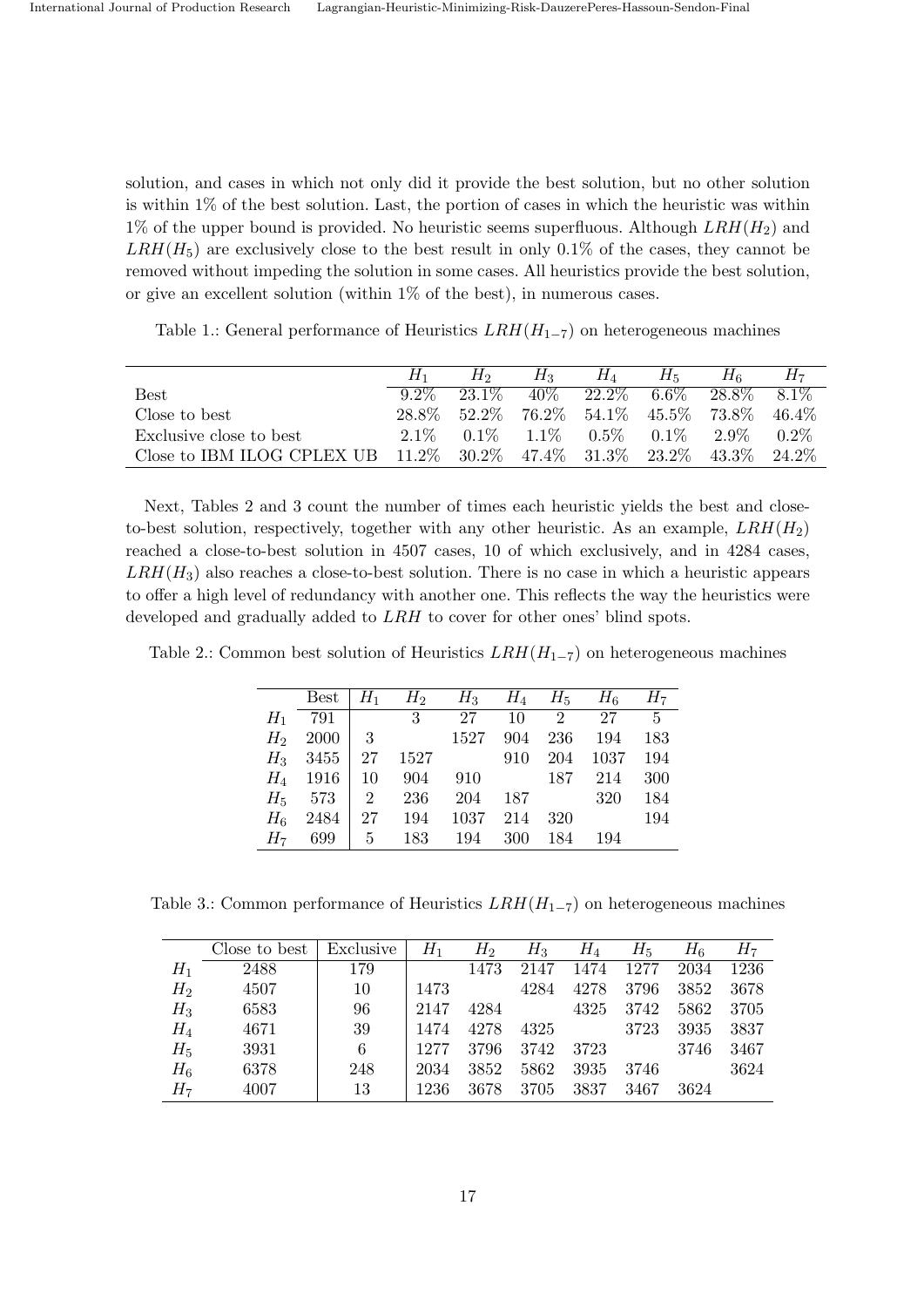## 4.1.3 Performance analysis of LRH

The next step is to analyze the performance of  $LRH$ . In Table  $4(a)$ , the average and maximum gaps between the solutions of LRH and of the standard solver IBM ILOG CPLEX 12.6 are detailed for each combination of the number of production machines and number of metrology tools. Although the maximum gap is above 8% for the instances with 5 production machines, the average gap is always below 1% for instances with 3 metrology tools and below 2% for instances with 5 metrology tools. Table 4(b) shows the Lagrangian gaps. The same behavior than in Table 4(a) can be observed, Lagrangian gaps are reducing when the ratio between the number of production machines and the number of metrology tools is increasing. This is interesting and validate the use of  $LRH$  in practical settings, since the number of metrology tools is usually much smaller than the number of production machines when metrology capacity is tight. Table  $4(c)$  shows the average number of iterations in LRH to reach the largest lower LB, i.e. close to the Lagrangian dual, and the average number of iterations in LRH to determine the smallest UB. Note that the first average number is rather stable between 161 and 171. Looking at the second average number, it is interesting to see that the subgradient search helps  $LRH$  to reach good solutions with the feasibility heuristics since more than 50 iterations are often required.

| (a) vs. IBM ILOG CPLEX |                  |         |         | (b) Lagrangian gap |     |         |                  |  | (c) Average number of iterations |    |       |       |  |
|------------------------|------------------|---------|---------|--------------------|-----|---------|------------------|--|----------------------------------|----|-------|-------|--|
| T                      |                  |         |         | T                  |     |         |                  |  | Т                                |    |       |       |  |
|                        | $\boldsymbol{R}$ | 3       | 5       |                    | R   | 3       | 5                |  |                                  | R  | 3     | 5     |  |
| $\overline{5}$         | Avg              | 0.5%    |         | 5                  | Avg | 3.8%    |                  |  | 5                                | LB | 161.2 |       |  |
|                        | Max              | $6.4\%$ |         |                    | Max | 13.4%   |                  |  |                                  | UB | 16.2  |       |  |
| 10                     | Avg              | $0.6\%$ | $1.3\%$ | 10                 | Avg | 1.5%    | $3.6\%$          |  | 10                               | LB | 162.0 | 164.8 |  |
|                        | Max              | 3.9%    | 8.5%    |                    | Max | 6.1%    | 14.6%            |  |                                  | UB | 41.0  | 48.8  |  |
| 20                     | Avg              | 0.7%    | $1.3\%$ | 20                 | Avg | 1.0%    | $2.3\%$          |  | 20                               | LB | 164.5 | 167.5 |  |
|                        | Max              | 3.5%    | 4.8%    |                    | Max | 4.5%    | $9.4\%$          |  |                                  | UB | 59.5  | 67.3  |  |
|                        | Avg              | 0.7%    | $1.2\%$ | 40                 | Avg | $0.9\%$ | $\overline{2\%}$ |  | 40                               | LB | 165.5 | 171.2 |  |
| 40                     | Max              | $3.0\%$ | 4.4%    |                    | Max | 5.1%    | 10.0%            |  |                                  | UB | 77.2  | 89.1  |  |

Table 4.: General performance of  $LRH(H_{1-7})$ 

The analysis by parameter provided in Tables 5 and 6 shows that LRH tends to perform better when the variability is lower on parameters  $\alpha_{max}$ , Ratio Level and  $TP_{min}$ , i.e. when  $\alpha_{max} = 0.05$ , the Ratio Level is equal to 1 and  $TP_{min} = 900$ . This is the opposite for  $p_{max}$ , since the instances generated with  $p_{max} = 0.2$  have lower average gaps than the instances generated with  $p_{max} = 0.05$ . Finally, there is no significant trend for the average gaps whether the instances are with "Identical", "Related" or "Unrelated" TM types.

### 4.2 Special case of reliable identical metrology tools

In Dauzère-Pérès, Hassoun, and Sendon (2016b), we introduce and solve a special case of the problem presented here, namely with perfectly reliable, identical metrology machines. In this section, the performance of the seven heuristics presented in Section 3.2 is analyzed, and  $LRH$  is compared with the best heuristic proposed in Dauzère-Pérès, Hassoun, and Sendon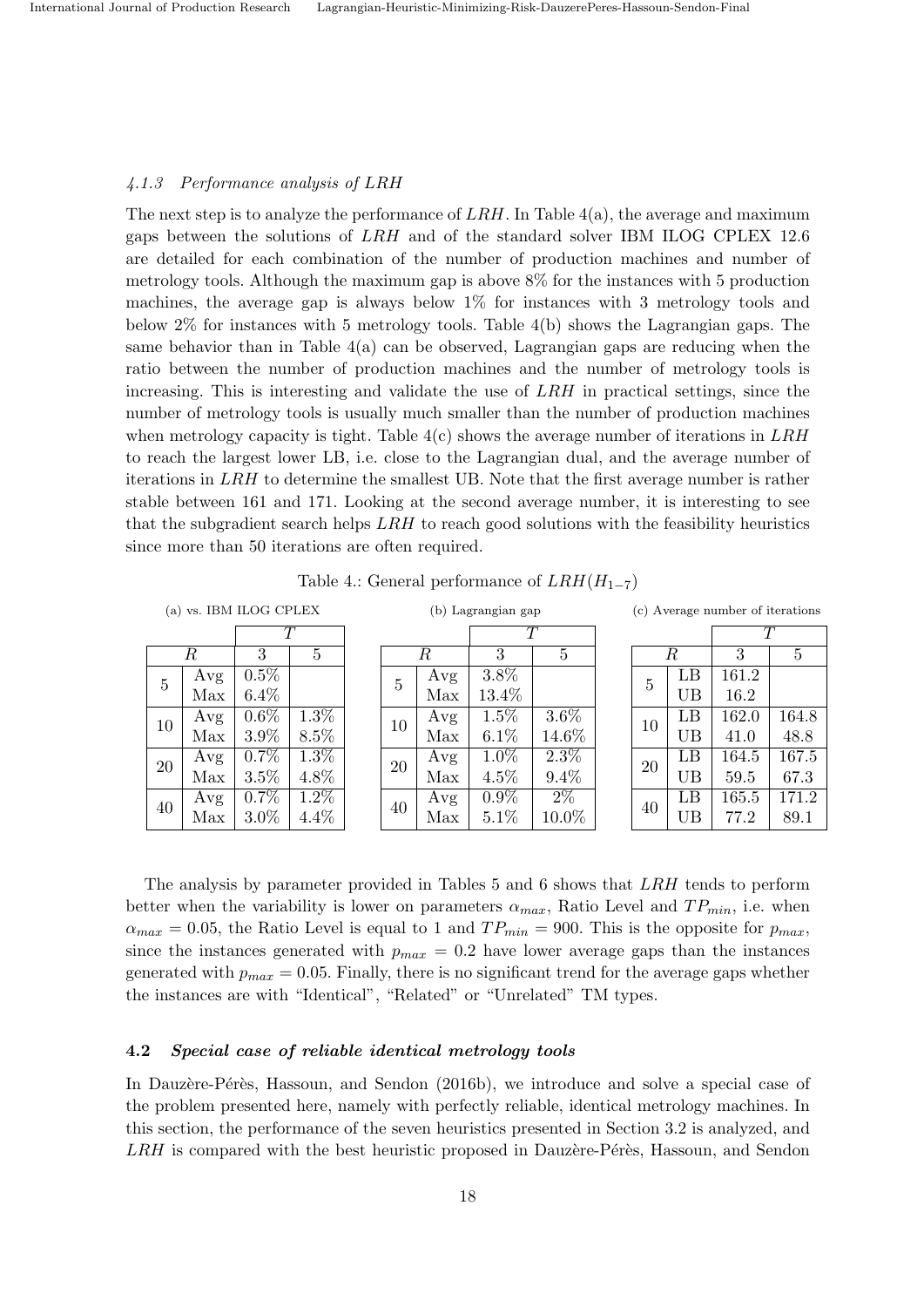| (a) By $\alpha_{max}$ |                |         |         |                  |         |         |         |  |  |  |
|-----------------------|----------------|---------|---------|------------------|---------|---------|---------|--|--|--|
|                       |                |         |         |                  | T       |         |         |  |  |  |
|                       | R.             |         | 3       |                  |         | 5       |         |  |  |  |
|                       | $\alpha_{max}$ | 0.05    | 0.1     | $0.2\,$          | 0.05    | 0.1     | 0.2     |  |  |  |
| $\overline{5}$        | Avg            | $0.4\%$ | $0.4\%$ | $0.6\%$          |         |         |         |  |  |  |
|                       | Max            | 5.6%    | $6.4\%$ | 4.9%             |         |         |         |  |  |  |
| 10                    | Avg            | $0.5\%$ | $0.6\%$ | $0.8\%$          | 1.1%    | $1.2\%$ | 1.7%    |  |  |  |
|                       | Max            | $3.4\%$ | $3.6\%$ | $3.9\%$          | 8.5%    | 7.8%    | 7.5%    |  |  |  |
| 20                    | Avg            | $0.4\%$ | $0.6\%$ | $\overline{1}\%$ | $0.8\%$ | $1.2\%$ | 1.8%    |  |  |  |
|                       | Max            | 1.7%    | 1.9%    | 3.5%             | 4.8%    | $4\%$   | $4.4\%$ |  |  |  |
| 40                    | Avg            | $0.4\%$ | $0.6\%$ | $1\%$            | 0.7%    | 1.1%    | $1.7\%$ |  |  |  |
|                       | Max            | 1.8%    | 1.8%    | $3\%$            | 2.7%    | 2.6%    | 4.4%    |  |  |  |

Table 5.: Break down of *LRH* performance by parameter  $(1/2)$ .

|  |  | (b) By $p_{max}$ |
|--|--|------------------|
|--|--|------------------|

|                |                  |         | T       |         |         |  |  |  |  |
|----------------|------------------|---------|---------|---------|---------|--|--|--|--|
|                | $\boldsymbol{R}$ |         | 3       | 5       |         |  |  |  |  |
|                | $p_{max}$        | 0.05    | 0.2     | 0.05    | 0.2     |  |  |  |  |
| $\overline{5}$ | Avg              | $0.5\%$ | $0.4\%$ |         |         |  |  |  |  |
|                | Max              | 4.9%    | $6.4\%$ |         |         |  |  |  |  |
| 10             | Avg              | 0.7%    | $0.5\%$ | 1.5%    | $1.2\%$ |  |  |  |  |
|                | Max              | 3.9%    | $3.6\%$ | 7.5%    | 8.5%    |  |  |  |  |
| 20             | Avg              | $0.8\%$ | $0.5\%$ | $1.5\%$ | $1\%$   |  |  |  |  |
|                | Max              | $3.5\%$ | 2.4%    | 4.8%    | $4\%$   |  |  |  |  |
| 40             | Avg              | $0.8\%$ | $0.5\%$ | 1.4%    | $0.9\%$ |  |  |  |  |
|                | Max              | $3\%$   | 2.3%    | 4.4%    | 3.1%    |  |  |  |  |

|    |             |              | T              |         |         |                |         |  |  |
|----|-------------|--------------|----------------|---------|---------|----------------|---------|--|--|
|    | R           |              | 3              |         | 5       |                |         |  |  |
|    | Ratio Level | $\mathbf{1}$ | $\overline{2}$ | 3       | 1       | $\overline{2}$ | 3       |  |  |
| 5  | Avg         | $0.6\%$      | $0.5\%$        | $0.3\%$ |         |                |         |  |  |
|    | Max         | $6.4\%$      | 4.9%           | 3.2%    |         |                |         |  |  |
| 10 | Avg         | $0.9\%$      | $0.7\%$        | $0.3\%$ | 1.9%    | 1.3%           | $0.8\%$ |  |  |
|    | Max         | 3.5%         | 3.9%           | 2.9%    | 8.5%    | 6.5%           | 5.1%    |  |  |
| 20 | Avg         | $0.9\%$      | 0.7%           | $0.4\%$ | 1.7%    | 1.3%           | $0.8\%$ |  |  |
|    | Max         | 3.5%         | 2.8%           | 2.1%    | 4.8%    | 4.3%           | $3.3\%$ |  |  |
| 40 | Avg         | $0.9\%$      | $0.7\%$        | $0.4\%$ | $1.5\%$ | 1.2%           | 0.7%    |  |  |
|    | Max         | $3\%$        | 2.8%           | 1.8%    | 4.4%    | 3.9%           | 2.7%    |  |  |

(c) By Ratio Level

(2016b), and on the same set of 2880 instances.

4.2.1 Comparing the impact of the feasibility heuristics for reliable identical metrology tools Let us first consider the question of possible dominance of heuristics  $LRH(H_{1-7})$  among themselves, when solving the special case of identical reliable metrology machines. Table 7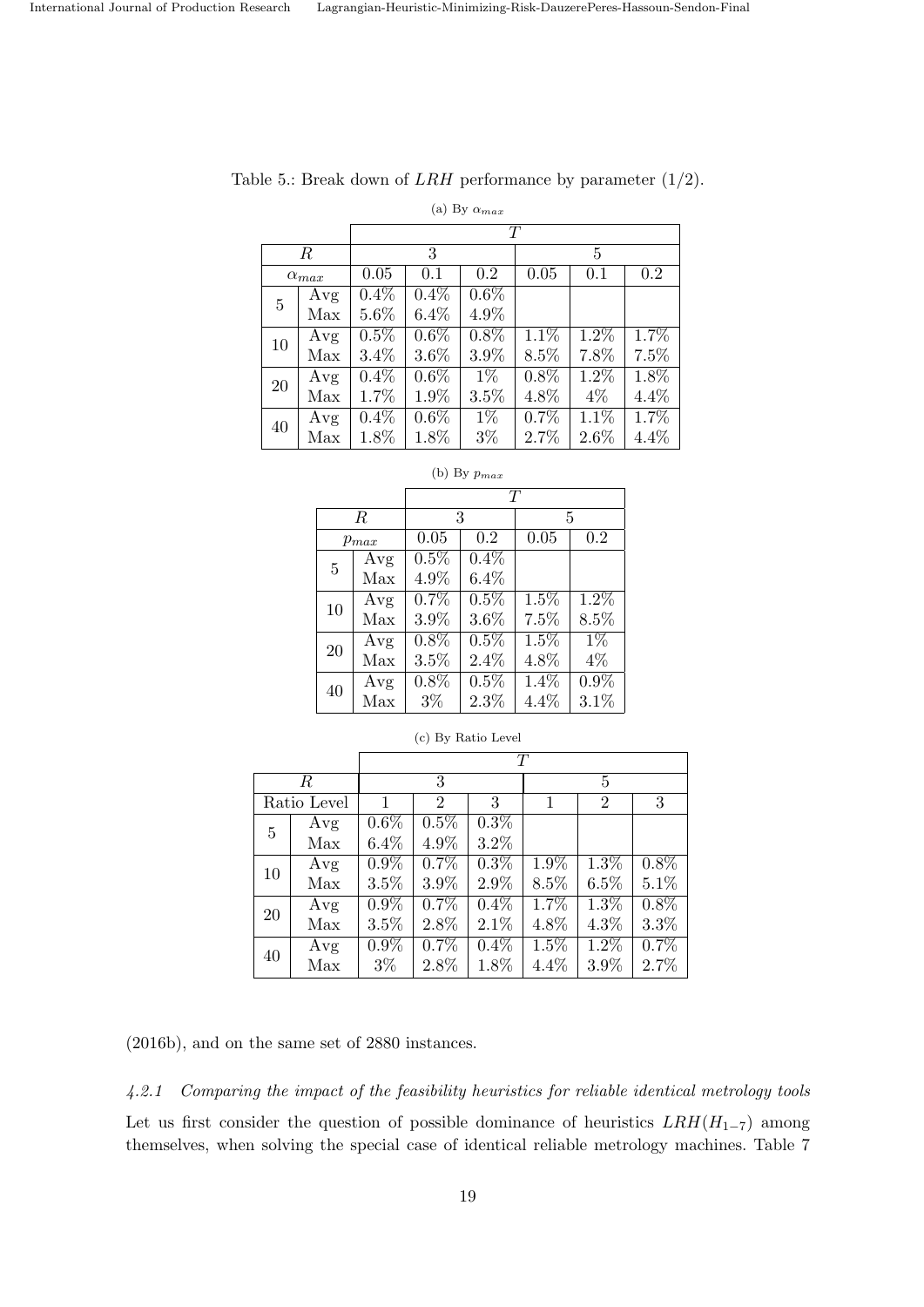|                |            |         | T       |                    |         |  |  |  |  |
|----------------|------------|---------|---------|--------------------|---------|--|--|--|--|
|                | R          |         | 3       | 5                  |         |  |  |  |  |
|                | $TP_{min}$ | 100     | 900     | 100                | 900     |  |  |  |  |
| $\overline{5}$ | Avg        | $0.5\%$ | $0.4\%$ |                    |         |  |  |  |  |
|                | Max        | $6.4\%$ | 4.2%    |                    |         |  |  |  |  |
| 10             | Avg        | 0.7%    | $0.6\%$ | 1.5%               | 1.2%    |  |  |  |  |
|                | Max        | 3.9%    | 2.8%    | 8.5%               | 5.4%    |  |  |  |  |
| 20             | Avg        | 0.7%    | 0.7%    | $1.\overline{3\%}$ | $1.3\%$ |  |  |  |  |
|                | Max        | $3.5\%$ | 2.6%    | 4.8%               | 4.4%    |  |  |  |  |
| 40             | Avg        | $0.7\%$ | $0.7\%$ | $1.2\%$            | 1.1%    |  |  |  |  |
|                | Max        | $3\%$   | $3\%$   | 4.3%               | 4.4%    |  |  |  |  |

| Table 6.: Break down of <i>LRH</i> performance by parameter $(2/2)$ . |                   |  |  |
|-----------------------------------------------------------------------|-------------------|--|--|
|                                                                       | (a) By $TP_{min}$ |  |  |

|    |           |           | 20 | Avg     | 0.170   | 0.170                    | 1.070     | 1.070   |         |           |  |
|----|-----------|-----------|----|---------|---------|--------------------------|-----------|---------|---------|-----------|--|
|    |           |           |    | Max     | $3.5\%$ | $2.6\%$                  | 4.8%      | $4.4\%$ |         |           |  |
|    |           |           | 40 | Avg     | $0.7\%$ | $0.7\%$                  | $1.2\%$   | $1.1\%$ |         |           |  |
|    |           |           |    | Max     | $3\%$   | $3\%$                    | $4.3\%$   | $4.4\%$ |         |           |  |
|    |           |           |    |         |         |                          |           |         |         |           |  |
|    |           |           |    |         |         | (b) By type of TM values |           |         |         |           |  |
|    |           |           |    |         |         |                          | T         |         |         |           |  |
| R  |           |           | 3  |         |         |                          |           | 5       |         |           |  |
|    | TM values | Identical |    | Related |         | Unrelated                | Identical |         | Related | Unrelated |  |
| 5  | Avg       | $0.7\%$   |    | $0.2\%$ |         | $0.5\%$                  |           |         |         |           |  |
|    | Max       | $4.9\%$   |    | $2.5\%$ |         | $6.4\%$                  |           |         |         |           |  |
| 10 | Avg       | $0.8\%$   |    | $0.6\%$ |         | $0.5\%$                  | 1.2%      |         | $1\%$   | 1.8%      |  |
|    | Max       | $3.9\%$   |    | $2.7\%$ |         | $3.6\%$                  | 7.1%      |         | $4\%$   | $8.5\%$   |  |

<sup>20</sup> Avg 0.8% 0.8% 0.4% 1.3% 1.4% 1.1% Max |  $3.5\%$  |  $2.8\%$  |  $2.4\%$  |  $4.4\%$  |  $4.3\%$  |  $4.8\%$ 

 $40$  Avg  $0.8\%$   $0.8\%$   $0.8\%$   $0.3\%$   $1.3\%$   $1.2\%$   $1.2\%$   $1\%$ Max |  $3\%$  |  $3\%$  |  $2\%$  |  $4.4\%$  |  $4\%$  |  $2.9\%$ 

provides the proportion of cases in which each heuristic reaches the best solution, followed by the proportion of cases in which each heuristic provides a solution close to the best one by less than 1% ("Close to best") and of cases in which no other heuristic solution is close to the best one by less than 1%. Finally the ratio of cases in which each heuristic reaches a solution different by less than 1% than the upper bound found by the standard solver is provided.

Table 7.: General performance of  $LRH(H_{1-7})$  on identical machines

|                                                |       | $H_2$                                                 | $H_3$ | $H_A$                                                 | $H_5$ | Ħв            | Hz    |
|------------------------------------------------|-------|-------------------------------------------------------|-------|-------------------------------------------------------|-------|---------------|-------|
| <b>Best</b>                                    |       | $57.8\%$ $57.8\%$ $60.1\%$ $30.8\%$ $30.8\%$ $31.3\%$ |       |                                                       |       |               |       |
| Close to best                                  |       |                                                       |       | $99.4\%$ $99.4\%$ $99.8\%$ $93.6\%$ $93.6\%$ $93.9\%$ |       |               |       |
| Exclusive close to best                        | $0\%$ | $0\%$                                                 | $0\%$ | $0.2\%$                                               | $0\%$ | $0\%$         | $0\%$ |
| Close to IBM ILOG CPLEX UB $0\%$ 97.1\% 97.1\% |       |                                                       |       | 98%                                                   |       | 88.6\% 88.6\% | 89\%  |

As expected, Heuristic  $LRH(H_1)$ , which is directly based on the Lagrangian relaxation solution, struggles to provide any good solution when the metrology tools are identical. Heuristics  $LRH(H_{2-7})$  all prove to be highly efficient in solving the identical machine case. Note that only  $LRH(H_4)$  provides, extremely rarely  $(0.2\%)$ , an "exclusive" solution (no other heu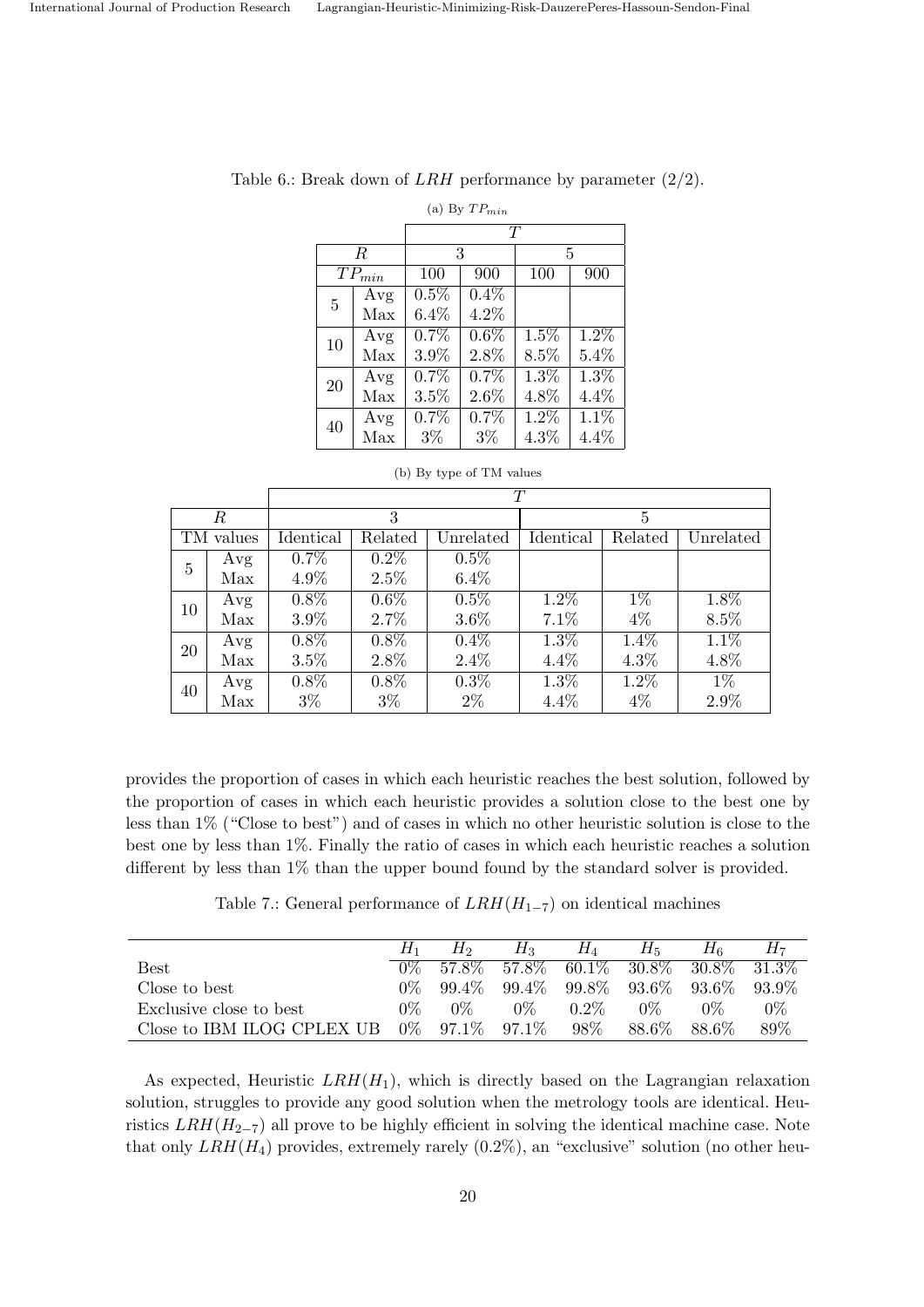ristic finds a solution which is within 1% of the best solution). In all other cases, there is always one or more solutions close to the best one, which clearly prompts the question of possible dominance between heuristics. In Table 8, for each feasibility heuristic (rows), the total number of instances in which the heuristic provides the best solution is indicated. Then, out of this number, the number of times the best solution is reached together with each other heuristic is indicated. Note that  $LRH(H_2)$  and  $LRH(H_3)$  systematically provide the best solution together. The same holds for  $LRH(H_5)$  and  $LRH(H_6)$ . The same analysis is provided for solutions within 1% of the best one, in Table 9, and the same observations can be made. It is then possible to conclude that heuristics  $LRH(H_2)$  and  $LRH(H_3)$ , and heuristics  $LRH(H_5)$  and  $LRH(H_6)$  are interchangeable and two of them are unnecessary when solving the problem for reliable, identical machines.

|       | Best | $H_{\rm 1}$    | $\,H_2$ | $H_3$ | $H_4$ | $H_5$ | $H_6$ | H7  |
|-------|------|----------------|---------|-------|-------|-------|-------|-----|
| $H_1$ |      |                | 0       | 0     |       |       |       |     |
| $H_2$ | 1664 | 0              |         | 1664  | 994   | 631   | 631   | 589 |
| $H_3$ | 1664 | 0              | 1664    |       | 994   | 631   | 631   | 589 |
| $H_4$ | 1731 | $\overline{0}$ | 994     | 994   |       | 600   | 600   | 654 |
| $H_5$ | 886  | 0              | 631     | 631   | 600   |       | 886   | 589 |
| $H_6$ | 886  | $\theta$       | 631     | 631   | 600   | 886   |       | 589 |
| $H_7$ | 902  | 0              | 589     | 589   | 654   | 589   | 589   |     |

Table 8.: Common best solution of  $LRH(H_{1-7})$  on identical machines

Table 9.: Common performance of  $LRH(H_{1-7})$  on identical machines

|       | Close to best | Exclusive | $H_1$ | $H_2$ | $H_3$ | $H_4$ | $H_5$ | $H_6$ | $H_7$ |
|-------|---------------|-----------|-------|-------|-------|-------|-------|-------|-------|
| $H_1$ |               |           |       |       |       |       |       |       |       |
| $H_2$ | 2862          |           |       |       | 2862  | 2858  | 2691  | 2691  | 2693  |
| $H_3$ | 2862          |           | 0     | 2862  |       | 2858  | 2691  | 2691  | 2693  |
| $H_4$ | 2874          | 6         | 0     | 2858  | 2858  |       | 2690  | 2690  | 2700  |
| $H_5$ | 2695          |           | 0     | 2691  | 2691  | 2690  |       | 2695  | 2640  |
| $H_6$ | 2695          |           | 0     | 2691  | 2691  | 2690  | 2695  |       | 2640  |
| $H_7$ | 2704          |           | 0     | 2693  | 2693  | 2700  | 2640  | 2640  |       |
|       |               |           |       |       |       |       |       |       |       |

#### 4.2.2 Performance analysis of LRH for reliable identical metrology tools

Let us now compare the performance of  $LRH$  to heuristic  $H_1^+$  proposed in Dauzère-Pérès, Hassoun, and Sendon (2016b). The performance of both heuristics is deemed equivalent if their resulting wafer loss figures are within 0.1% of each other, and one of them is considered better if it provides a wafer loss lower than the other by more than 0.1%. Overall, LRH provides strictly better results in 39.6% of the cases (1140 instances). Both heuristics are equivalent in 60.4% of the cases (1232 instances). Hence,  $LRH$  strictly dominates  $H_1^+$ . Additionally, LRH is so efficient for identical machines that a drill down analysis by factor, as conducted in Dauzère-Pérès, Hassoun, and Sendon (2016b) for cases offering some difficulties for  $H_1^+$ ,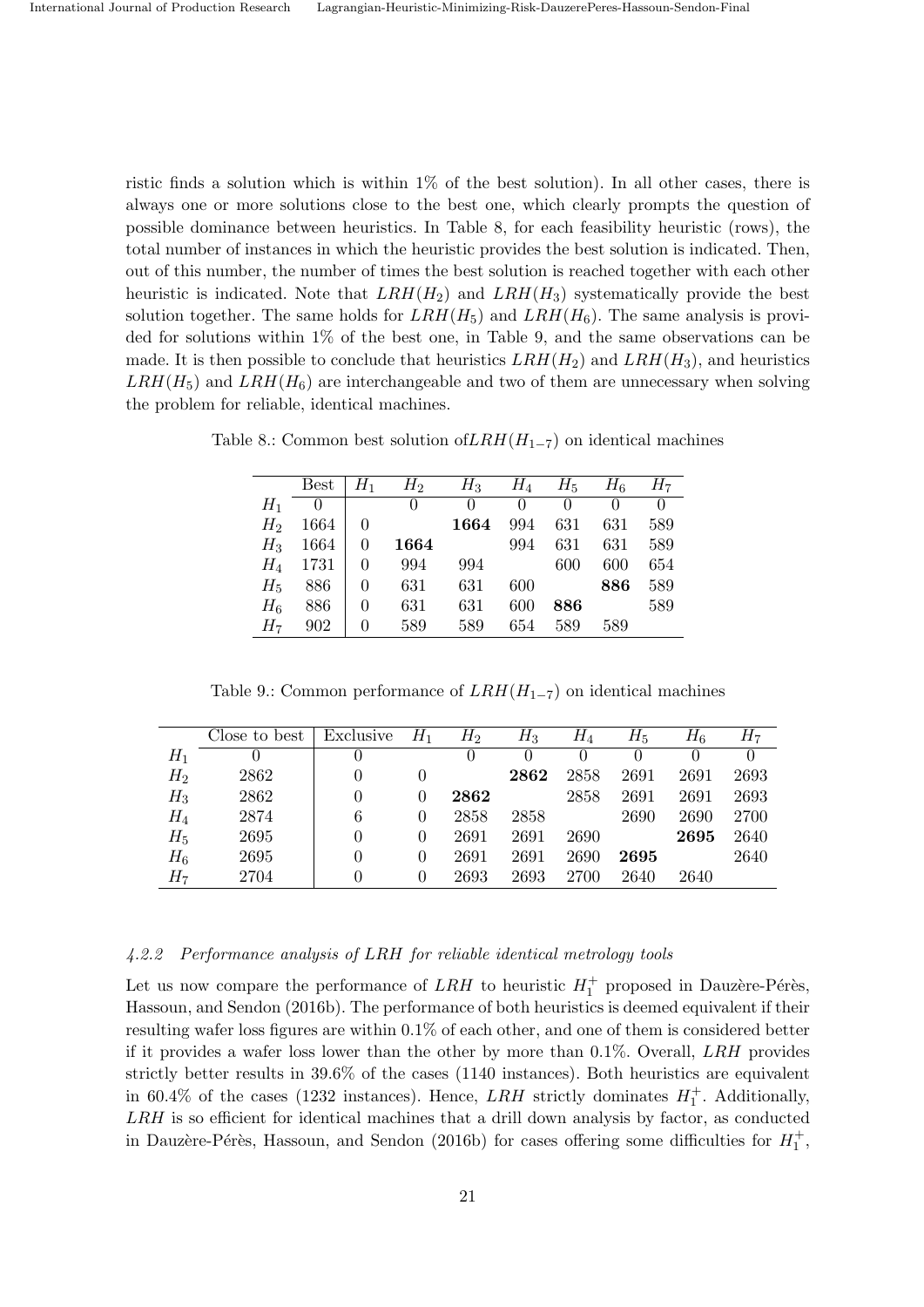is unnecessary. Table 10 shows that the average gaps between  $LRH$  and the best solution obtained by IBM ILOG CPLEX is always lower than 0.6%.

|    |      | T        |         |          |         |  |  |  |  |  |
|----|------|----------|---------|----------|---------|--|--|--|--|--|
|    |      | 3        |         | 5        |         |  |  |  |  |  |
| R  |      | Non-opt. | Opt.    | Non-opt. | Opt.    |  |  |  |  |  |
|    | Avg. | $0\%$    | 0.2%    |          |         |  |  |  |  |  |
| 5  | Min. | $0\%$    | $0\%$   |          |         |  |  |  |  |  |
|    | Max. | $0\%$    | 2.3%    |          |         |  |  |  |  |  |
|    | Avg. | 0.1%     | $0.3\%$ | 0.1%     | $0.4\%$ |  |  |  |  |  |
| 10 | Min. | $0\%$    | $0\%$   | $0\%$    | $0\%$   |  |  |  |  |  |
|    | Max. | 0.7%     | 1.2%    | 0.4%     | 1.7%    |  |  |  |  |  |
|    | Avg. | $0.1\%$  | 0.2%    | 0.2%     | $0.6\%$ |  |  |  |  |  |
| 20 | Min. | $0\%$    | $0\%$   | $-0.1\%$ | 0.2%    |  |  |  |  |  |
|    | Max. | $0.3\%$  | $0.6\%$ | 1.1%     | 1.1%    |  |  |  |  |  |
|    | Avg. | $0\%$    | 0.1%    | 0.1%     | 0.2%    |  |  |  |  |  |
| 40 | Min. | $0\%$    | $0\%$   | $-0.1\%$ | 0.1%    |  |  |  |  |  |
|    | Max. | 0.1%     | 0.2%    | 0.4%     | 0.4%    |  |  |  |  |  |

Table 10.: Comparison between  $LRH(H_{1-7})$  and IBM ILOG CPLEX

### 5. Conclusions and perspectives

In a previous body of work, we first tackled the problem of assigning a unique metrology tool capacity to minimize the risk in terms of expected product loss of several different production machines. This problem was defined as a Multiple-Choice Knapsack Problem. Later, we solved an extension of this first problem that considers several similar metrology tools, which was defined as a Multiple Choice Multiple Knapsack Problem. In both these works, heuristics were proposed.

In the present paper, we significantly extend the scope of the problem by assuming, first, that the metrology tools are no longer reliable, and second, that they differ in their characteristics (measurement rate, reliability). This problem emerges as a Multiple Choice Generalized Assignment Problem for which greedy or simple heuristics fail to provide an acceptable solution. To avoid using a standard solver and solve the problem in less than one second, we proposed a Lagrangian Relaxation Heuristic  $(LRH)$ . LRH is based on the mathematical formulation of the problem and combines seven feasibility heuristics, that proved to be efficient both on a large set of scenarios designed to cover various situations, and on the special case of identical machines solved previously with a much simpler heuristic. The feasibility heuristics derive a solution from the resolution of the Lagrangian relaxed problem in a variety of manners, starting from measurement rates or from assignments of production machines to metrology tools. The results, when compared to the optimal solution, show that LRH is efficient over a broad range of scenarios.

The Lagrangian heuristics has been implemented in a Decision Support System (DSS) for the factory of the semiconductor manufacturing company in which one of the co-authors per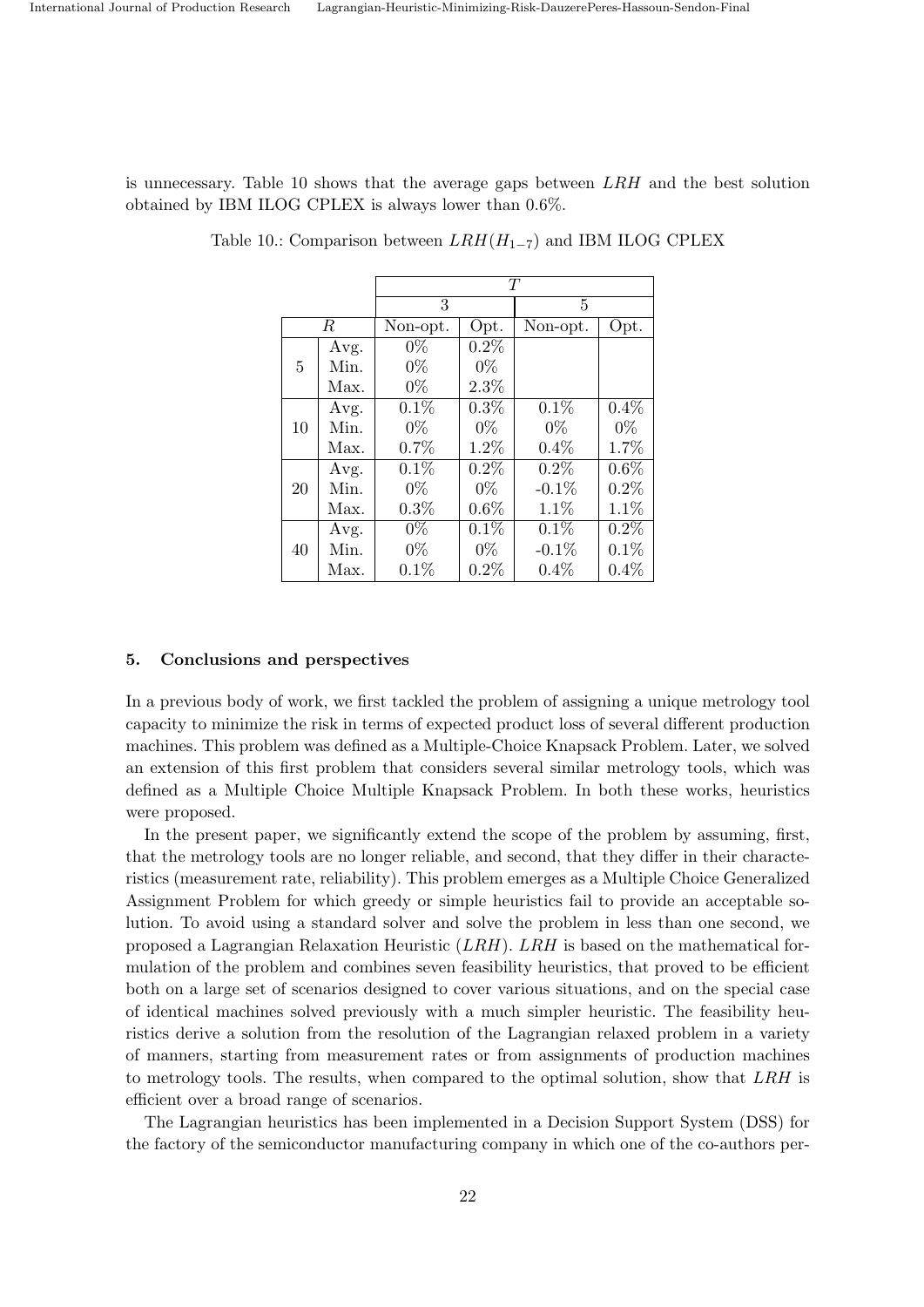formed his PhD thesis. The primary use of the DSS is to propose optimal sampling rates that users can modify before implementation in the control system of the factory. However, the DSS can also help to evaluate the impact in terms of risk reduction, respectively increase, associated to increasing, respectively reducing, metrology capacity. This is in particular important to justify the acquisition of new metrology tools. From another angle, when new production machines are added, the DSS can also help to analyze the impact in terms of risk increase if the same set of metrology tools is used.

Further directions can be explored based on the results obtained so far. Up to this point, our problem allows the metrology capacity to be fully utilized. The underlying assumption allowing this is that there is a perfect synchronization between the monitoring needs and the metrology availability. In industrial scenarios, this is not always the case. The queue at the metrology tool is expected to induce a delay which could impede quality. Other future research could include additional features of the problem as it presents itself to practitioners in factories. In particular, our model is applicable to cases where a single-stage inspection takes place, i.e. the inspection operation only controls process machines that are right before the metrology tools. Cases where a series of process operations, and therefore a series of process machines, are controlled through a concluding inspection operation add a level of complexity that is far from trivial. Also, we are studying an extension of the current framework that considers the effects of false positives when metrology tools are not only used for ongoing monitoring of the process, but also contributes to the investigation following an out-of-control result.

### Acknowledgments

Parts of this research were carried out whilst the second author was visiting the Department of Manufacturing Sciences and Logistics of the Center of Microelectronics in Provence of the Ecole des Mines de Saint-Etienne, Gardanne, France in September and October 2016 and October 2017.

This work has been partially financed by the ANRT (Association Nationale de la Recherche et de la Technologie) through the PhD number 2014/0079 with CIFRE funds and a cooperation contract between STMicroelectronics and Mines Saint-Etienne.

#### References

- Bettayeb, Belgacem, Samuel Bassetto, Philippe Vialletelle, and Michel Tollenaere. 2012. "Quality and exposure control in semiconductor manufacturing. Part I: Modelling." International Journal of Production Research 50 (23): 6835–6851.
- Ceselli, Alberto, and Giovanni Righini. 2006. "A branch-and-price algorithm for the multilevel generalized assignment problem." Operations Research 54 (6): 1172–1184.
- Colledani, Marcello, and Tullio Tolio. 2011. "Integrated analysis of quality and production logistics performance in manufacturing lines." International Journal of Production Research 49 (2): 485–518.
- Dauzère-Pérès, Stéphane, Michael Hassoun, and Alejandro Sendon. 2016a. "Allocating metrology capacity to multiple heterogeneous machines." International Journal of Production Research 54 (20): 6082–6091.

Dauzère-Pérès, Stéphane, Michael Hassoun, and Alejandro Sendon. 2016b. "Optimizing capacity as-